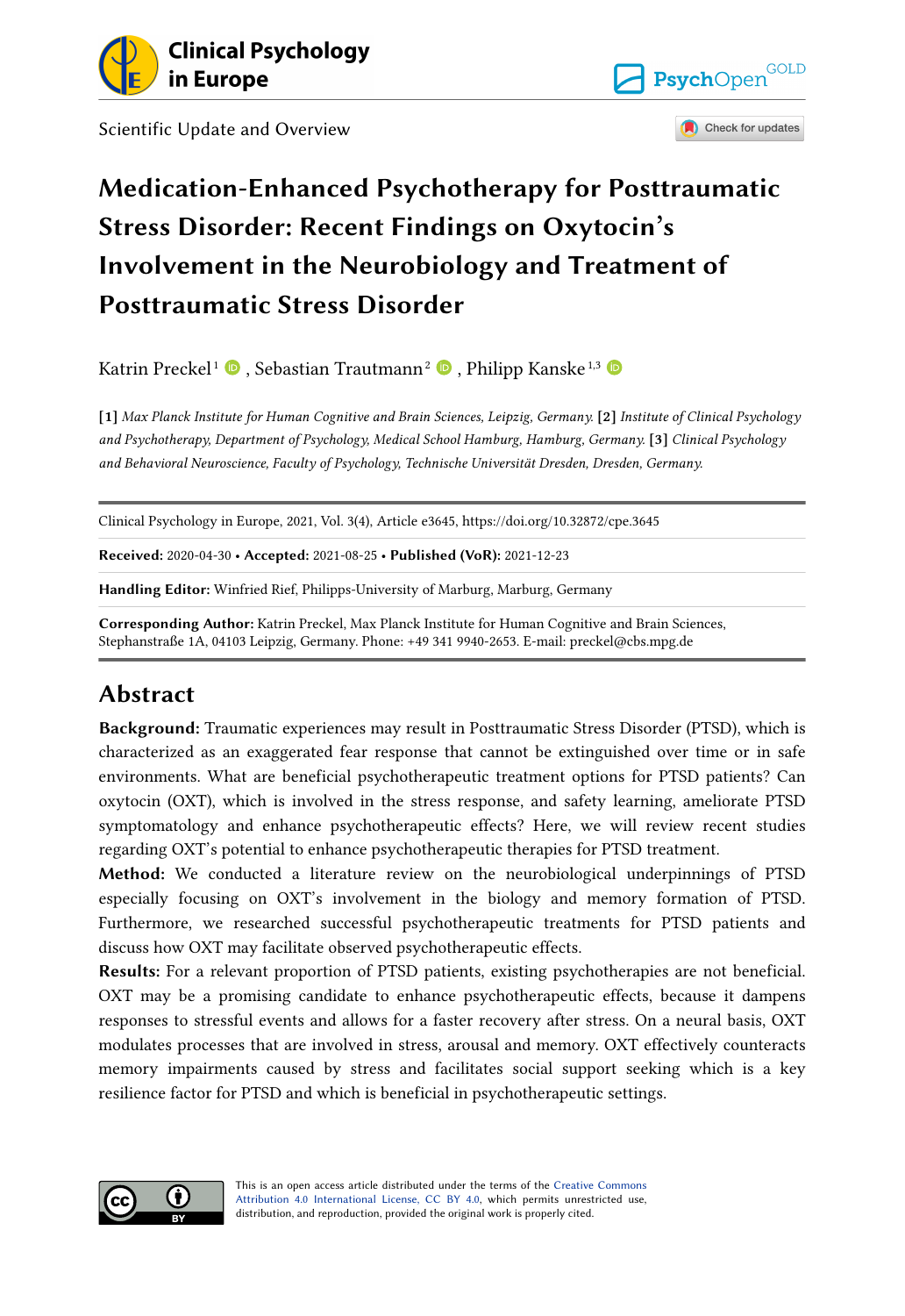**Conclusion:** OXT has many characteristics that are promising to positively influence psychotherapy for PTSD patients. It potentially reduces intrusions, but preserves memory of the event itself. Introducing OXT into psychotherapeutic settings may result in better treatment outcomes for PTSD patients. Future research should directly investigate OXT's effects on PTSD, especially in psychotherapeutic settings.

#### **Keywords**

PTSD, oxytocin, treatment, medication-enhanced therapy, stress

#### **Highlights**

- Lower endogenous OXT levels after traumatic experiences are associated with developing PTSD.
- OXT administration around the time of the traumatic event may result in fewer intrusive memories.
- Abnormal signaling of the hippocampus and the vmPFC to the amygdala result in hyperactivation of the amygdala in PTSD.
- OXT facilitates social support seeking and safety learning while reducing personal distress.
- OXT's characteristics are promising to enhance psychotherapeutic treatment for PTSD patients.

Traumatic experiences may result in Posttraumatic Stress Disorder (PTSD), which is characterized as an exaggerated fear response that cannot be extinguished over time or in safe environments. The lifetime prevalence of developing PTSD lies at about 4% ([Koenen et al., 2017\)](#page-14-0). This number is relatively low considering that 80% of the general population experience traumatic events during their lifetime. Critical factors that determine if someone develops PTSD after experiencing or witnessing traumatic events include female gender, history of mental disorder [\(Tortella-Feliu et al., 2019](#page-19-0)), childhood adversities [\(McLaughlin et al., 2017\)](#page-16-0), but also individual emotional contagion and empathy ([Trautmann et al., 2018](#page-19-0)). In particular, for witnessed trauma, the ability to distinguish own feelings from that of others is crucial to avoid excessive personal distress and anxiety [\(Preckel, Kanske, & Singer, 2018\)](#page-17-0). Also, emotion regulation abilities may be indicative of PTSD development after a traumatic experience, as prospective studies on emotion regulation and trauma symptoms show ([Bardeen, Kumpula, & Orcutt, 2013](#page-10-0); [Ehring & Ehlers, 2014\)](#page-12-0).

Treatment approaches for PTSD are not yet sufficiently successful, this is shown by patient drop-out rates, for instance, which are highly variable with rates between 16% to 53.1% [\(Hatchett & Park, 2003;](#page-13-0) [Lewis, Roberts, Gibson, & Bisson, 2020](#page-15-0)), depending on how the drop-out rates were defined. Importantly, although trauma‐focused cognitive behavior therapy is the best-validated treatment for PTSD, it has failed to develop over the

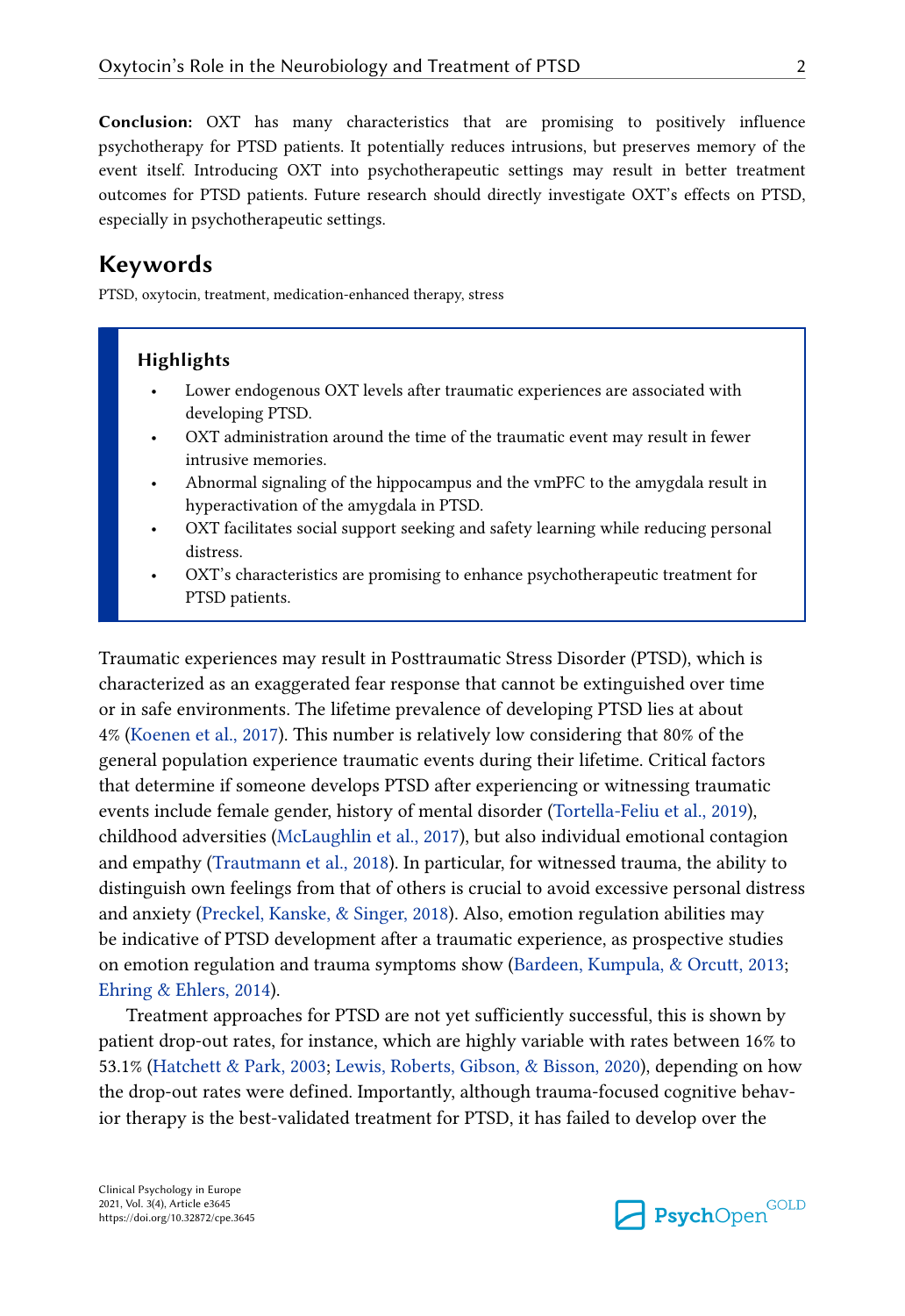past few decades. Importantly, only two‐thirds of PTSD patients respond effectively to this therapy. Besides, the majority of PTSD patients does not take part in evidence‐based treatment, this applies predominately to low‐ and middle‐income countries ([Bryant,](#page-11-0)  [2019\)](#page-11-0). This underlines the need for better therapeutic approaches and ongoing research on this topic. Behavioral and medication treatment approaches for PTSD have different strengths and weaknesses [\(Flanagan & Mitchell, 2019](#page-13-0)), which makes a combination, of a medication-enhanced psychotherapy approach very promising. Regarding the common symptoms of PTSD such as intrusive memories and flashbacks, avoidance behavior, (negative) changes in cognition and in arousal ([American Psychiatric Association, 2013](#page-10-0)), as well as deficits in social cognition (e.g. empathy, compassion and Theory of Mind) [\(Couette, Mouchabac, Bourla, Nuss, & Ferreri, 2020](#page-11-0); [Palgi, Klein, & Shamay-Tsoory,](#page-16-0) [2016\)](#page-16-0), the neuropeptide and hormone Oxytocin (OXT) may bear relevance for the treatment of PTSD ([Palgi, Klein, & Shamay-Tsoory, 2016](#page-16-0)). OXT may be a relevant treatment enhancer, because it has been found to influence memory [\(Lee et al., 2015\)](#page-15-0), approach-avoidance behavior [\(Preckel, Scheele, Kendrick, Maier, & Hurlemann, 2014](#page-17-0)), social cognition (e.g. emotion recognition) ([Schwaiger, Heinrichs, & Kumsta, 2019\)](#page-18-0) and arousal [\(Rash & Campbell, 2014](#page-18-0)). Due to OXT's broad influence on human well-being, it has been introduced as a promising treatment agent for various disorders including PTSD ([Koch et al., 2014](#page-14-0); [Misrani, Tabassum, & Long, 2017;](#page-16-0) [Preckel, Kanske, Singer,](#page-17-0)  [Paulus, & Krach, 2016](#page-17-0)). Furthermore, OXT attenuates the development of PTSD symptoms after trauma exposure in patients with high acute symptomatology ([van Zuiden](#page-19-0) [et al., 2017\)](#page-19-0) and is useful as an early preventive intervention ([Frijling, 2017\)](#page-13-0). Another study found that OXT was able to reduce PTSD symptoms which were triggered by

trauma-script exposure [\(Sack et al., 2017\)](#page-18-0). In this update article, we review the latest literature on the relationship of biological

underpinnings of PTSD, memory formation and OXT. We investigate the question: What role can/ does OXT play in PTSD symptom development and how might it improve PTSD symptoms?

We start our article by describing the stress physiology and the roles that OXT and cortisol play in it, we then continue by discussing the influence of OXT on the neural circuits of fear conditioning, PTSD and memory and, before summarizing our thoughts, we discuss the potential benefits of OXT as a treatment enhancer for PTSD psychotherapy.

# **Stress Physiology and the Roles of Oxytocin and Cortisol**

The stress response involves multiple levels, which include cognitive, behavioral and physiological processes. On the physiological level, highly stressful or traumatic experiences, activate the hypothalamic-pituitary-adrenal (HPA) axis as well as the oxytociner-

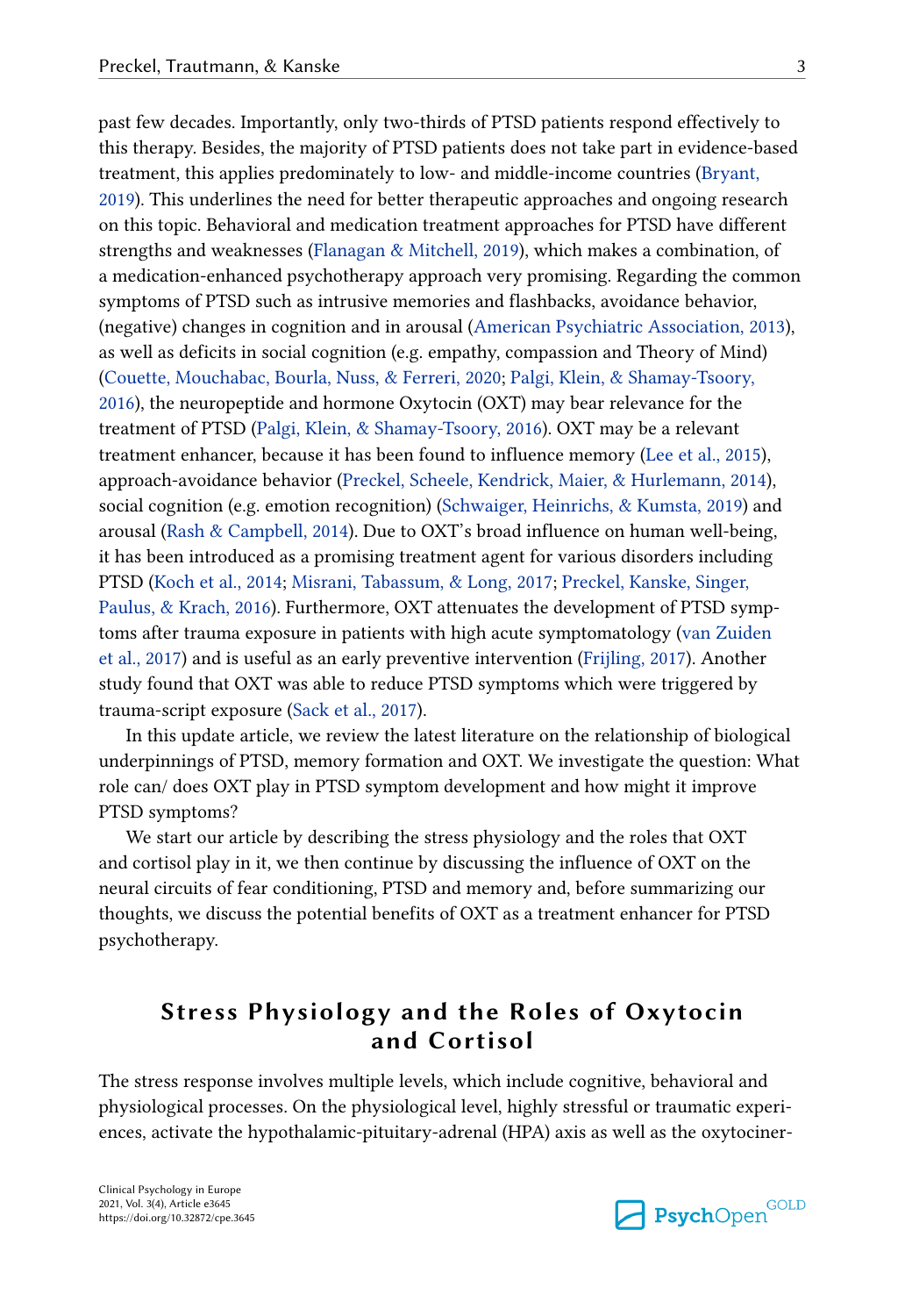gic system [\(Donadon, Martin-Santos, & Osório, 2018\)](#page-12-0). Activity of the HPA axis and its end-product cortisol facilitate adaption to the faced stressor (e.g. [de Kloet, Joëls, &](#page-11-0) [Holsboer, 2005\)](#page-11-0). A typical physiological stressful response involves the following steps: The hypothalamus releases the cortiocotropin-releasing-hormone (CRH) to the pituitary gland, which in turn releases the adrenocorticotropic hormone (ACTH) into systemic circulation. ACTH prompts the adrenal gland to release glucocorticoids such as cortisol. When cortisol levels in the blood increase, this is perceived by brain regions (e.g. hypothalamus) and the release of CRH is stopped to return to homeostasis [\(Smith & Vale,](#page-19-0) [2006\)](#page-19-0).

In PTSD patients, the reinstating of homeostasis fails ([Yehuda, 2002\)](#page-20-0), resulting in an indiscriminately heightened physiological stress responses (e.g. [McFarlane, Atchison,](#page-16-0)  [Rafalowicz, & Papay, 1994](#page-16-0)). Hypocortisolism is often reported in PTSD patients, which might at first sight be counterintuitive. Yet, the downregulation of available cortisol could be an attempt of the body to compensate for exaggerated stress responses [\(Thaller,](#page-19-0) [Vrkljan, Hotujac, & Thakore, 1999](#page-19-0)). This compensatory attempt, however, results in a sensitization to the glucocorticoid system [\(Rohleder, Wolf, & Wolf, 2010](#page-18-0)), meaning that low concentrations of cortisol are sufficient to induce a fear or stress response. Furthermore, the observed hypocortisolism may be dependent on the type of cortisol measure, because in the cerebrospinal fluid of patients with PTSD, a sustained increase of the corticotropin-releasing hormone was observed ([Sherin & Nemeroff, 2011](#page-18-0)). While hair cortisol levels are commonly reported to be lower in PTSD patients when compared to those of healthy controls ([Steudte-Schmiedgen, Kirschbaum, Alexander, & Stalder, 2016;](#page-19-0) [Steudte-Schmiedgen et al., 2015;](#page-19-0) [van Zuiden et al., 2019\)](#page-20-0), but there are contradictory findings [\(van den Heuvel et al., 2020](#page-19-0)).

Exogenously administered OXT promotes a faster recovery after the stress response [\(Heinrichs, Baumgartner, Kirschbaum, & Ehlert, 2003;](#page-13-0) [Kubzansky, Mendes, Appleton,](#page-15-0)  [Block, & Adler, 2012\)](#page-15-0), and it attenuates salivary cortisol elevations after a physical stressor [\(Cardoso, Ellenbogen, Orlando, Bacon, & Joober, 2013\)](#page-11-0). Endogenous OXT levels are frequently measured in the periphery and lower endogenous OXT levels after traumatic experiences are associated with developing PTSD [\(Donadon, Martin-Santos, & Osório,](#page-12-0)  [2018\)](#page-12-0), even though endogenous OXT levels of individuals who suffer from PTSD and those of healthy controls did not differ [\(Engel et al., 2019\)](#page-12-0). Interestingly, OXT and cortisol levels are positively correlated when participants were able to anticipate a stressor [\(Brown, Cardoso, & Ellenbogen, 2016\)](#page-11-0). Anticipation and predictability seem to strongly influence OXT's action, because also exogenously administered OXT has ambiguous effects on threatening responses which is partly due to the predictability or unpredictability of threatening cues. This means that OXT administration results in anxiogenic effects when threat cues are unpredictable, because defensive responses to unpredictable shocks were significantly increased by OXT (as compared to placebo and vasopression administration), while predictable shocks were not influenced by OXT administration

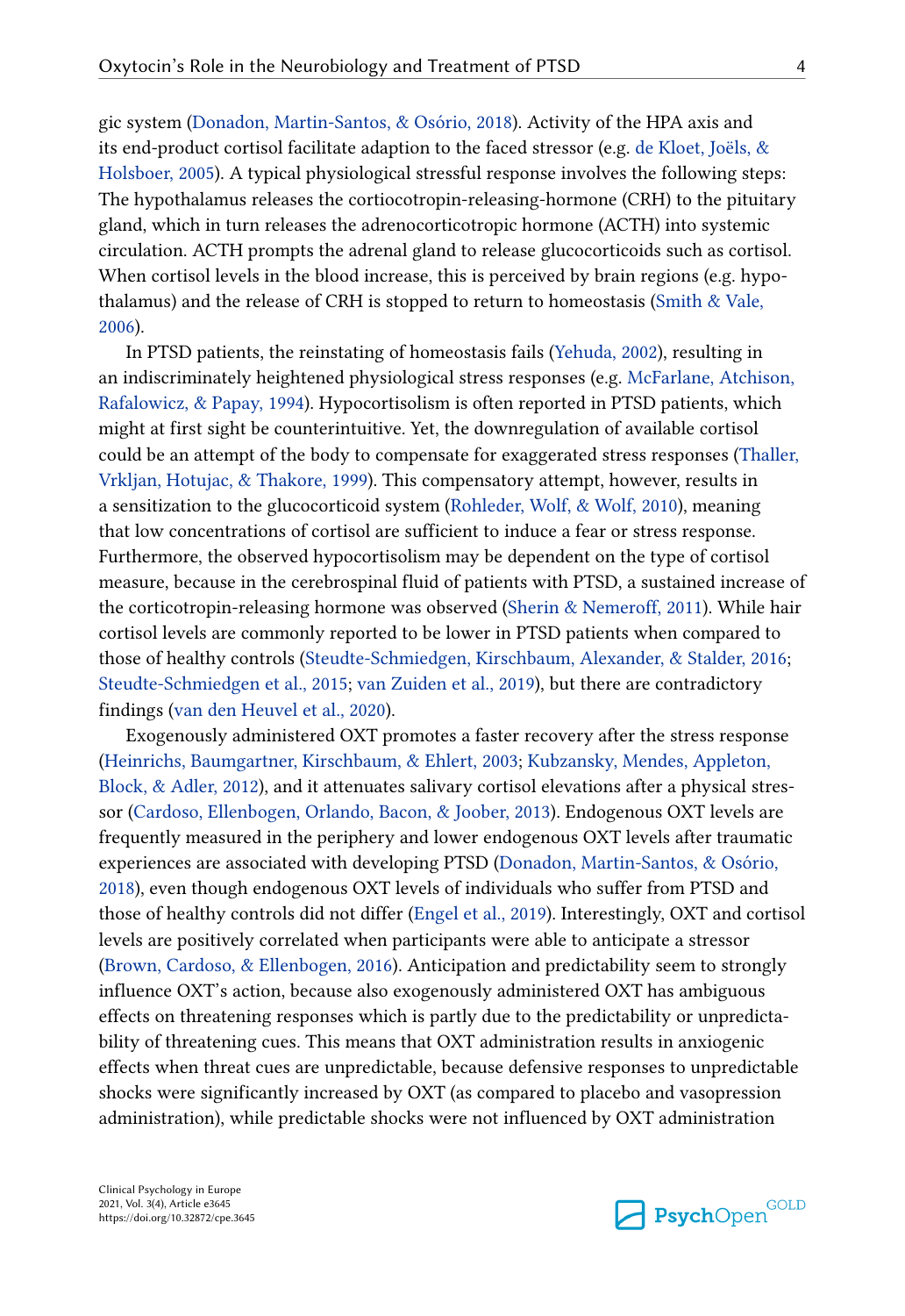[\(Grillon et al., 2013](#page-13-0)). Furthermore, OXT's effects on anxiety depend on the timing of OXT administration and threat content, because both anxiolytic and anxiogenic effects have been reported [\(Frijling, 2017](#page-13-0); [Neumann & Slattery, 2016\)](#page-16-0). Importantly though, in people who experienced moderate emotional trauma, anxiolytic effects of OXT have been found [\(Donadon et al., 2018](#page-12-0)). While OXT's effects on cortisol are diverse, a recent meta-analysis reported that OXT attenuated the cortisol response to a greater extend, when the HPA-axis was strongly activated and this effect was strongest among clinical populations (patients with PTSD, Major Depressive Disorder and Bipolar Disorder) [\(Cardoso, Kingdon, & Ellenbogen, 2014\)](#page-11-0). These ambiguous findings may be due to the cross-binding ability of OXT and vasopressin, (for more detail see: [Preckel & Kanske,](#page-17-0)  [2018\)](#page-17-0). Moreover, OXT enables rapid and flexible adaptation to fear signals in social contexts, which can be advantageous in preventing PTSD; but simultaneously it may elevate vulnerability for interpersonal trauma [\(Eckstein et al., 2016](#page-12-0)).

Thus, we assume that the dampening effect of OXT on the HPA axis [\(Neumann,](#page-16-0)  [Krömer, Toschi, & Ebner, 2000](#page-16-0)) may act on different levels and result in reduced stress responses, thereby eliciting the opposite effects of typical stress tasks such as the Trier Social Stress Test (TSST; [Kirschbaum, Pirke, & Hellhammer, 1993](#page-14-0)). This assumption is grounded in the observation that OXT is associated with faster recovery of the endocrine and the autonomic system after stressful events ([Engert et al., 2016](#page-12-0)), as well as on skin conductance findings which were measured directly after traumatic events and predicted subsequent chronic PTSD development [\(Hinrichs et al., 2019](#page-14-0)). Consequently, OXT's dampening effect on the HPA axis activation may function as a stress-buffer for traumatic events and by buffering stress responses it may prevent the development of chronic PTSD after trauma exposure. The anxiolytic OXT effects may also result in fewer treatment dropouts.

Cortisol, like OXT, has time-sensitive effects on the HPA-axis activity. Activating the HPA-axis by exposing participants to a stress task, for instance the TSST, before they participate in a trauma analogue paradigm (trauma film), results in increased numbers of intrusive memories (in participants who biologically respond to the TSST) as compared to participants who perform a control task (placebo TSST) and are not stressed prior to the trauma film paradigm [\(Schultebraucks et al., 2019\)](#page-18-0). In contrast, administering cortisol after a trauma results in fewer intrusions ([De Quervain, 2006](#page-11-0)). Outcomes of post-trauma cortisol administration are, however, also somewhat inconclusive, because not all studies report fewer subsequent intrusions [\(Graebener, Michael, Holz, & Lass-Hennemann,](#page-13-0) [2017;](#page-13-0) [Ludäscher et al., 2015\)](#page-15-0). Cortisol (here: hydrocortisone) as a treatment enhancer augmented psychological treatment successfully, meaning that prolonged exposure therapy resulted in greater retention when participants received cortisol ([Yehuda et al., 2015\)](#page-20-0).

Thus, OXT as well as cortisol are promising agents for medication-tailored treatment for PTSD patients.

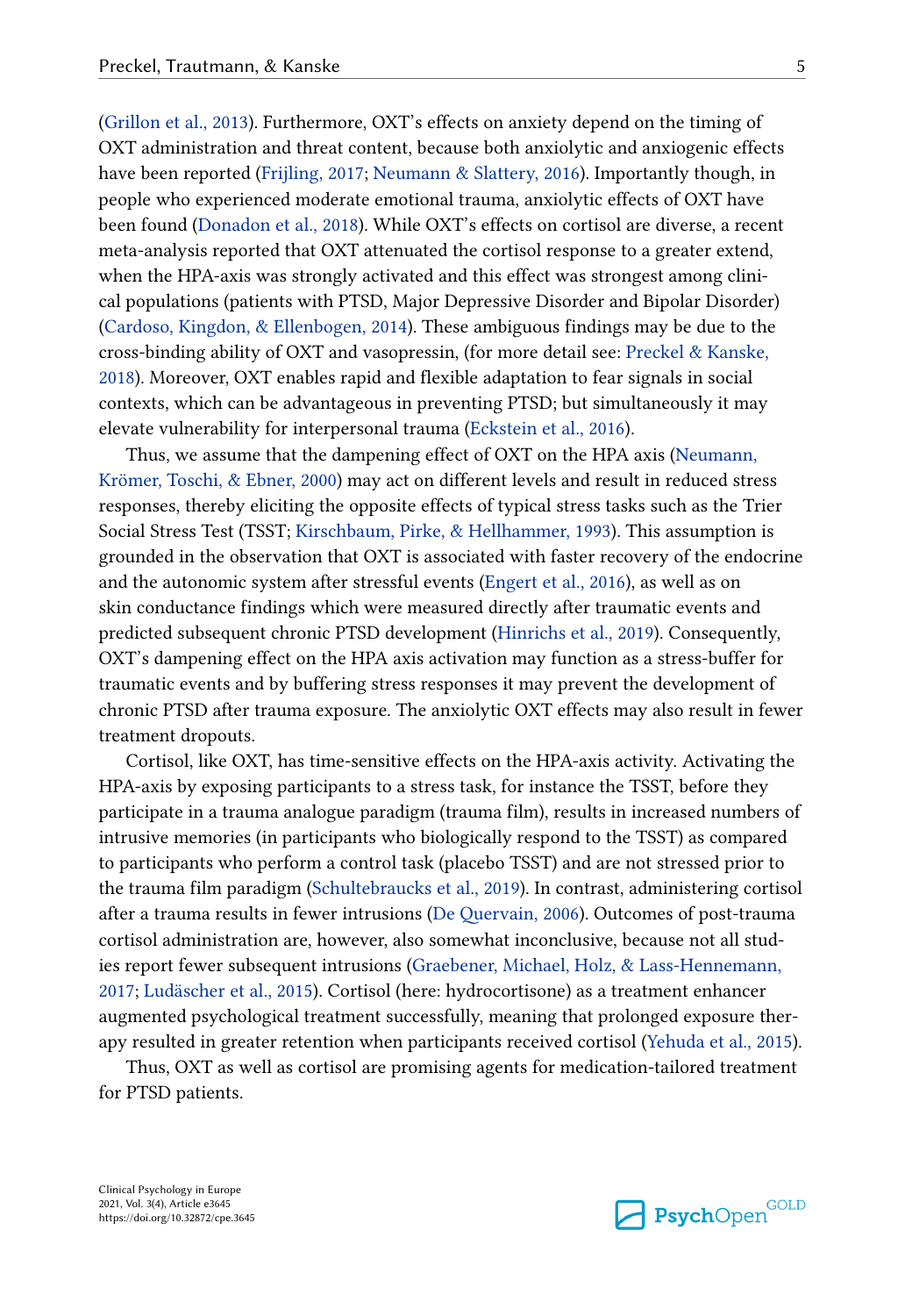# **OXT's Influence on Fear Conditioning, and its Role in PTSD and Memory**

To investigate the mechanisms, which underlie PTSD, Pavlovian fear conditioning paradigms are helpful models. In fear conditioning experiments, an aversive stimulus is used as an unconditioned stimulus (US) in order to establish fear as soon as the conditioned stimulus (CS) is presented. In PTSD, one traumatic event is sufficient to establish a CS. The main brain structures that are involved in fear conditioning and PTSD include the amygdala, the hippocampus and the ventromedial prefrontal cortex (vmPFC) ([Careaga,](#page-11-0) [Girardi, & Suchecki, 2016](#page-11-0); [Koenigs & Grafman, 2009](#page-14-0)). The amygdala is the core structure of fear conditioning [\(Duvarci & Pare, 2014](#page-12-0); [Ehrlich et al., 2009](#page-12-0)) and extinction ([Maren,](#page-16-0)  [2011; Myers & Davis, 2002\)](#page-16-0). The different nuclei of the amygdala have specialized roles in the fear learning and extinction processes. The lateral nucleus of the amygdala (LAn) provides the amygdala primarily with input and is important for mediating fear learning via neural plasticity, while the basolateral and basomedial nuclei converge sensory information of the conditioned stimulus and the unconditioned stimulus [\(Herry](#page-14-0)  [& Johansen, 2014](#page-14-0)). The hippocampus is important for encoding information, and for modulating appropriate emotional responses to potentially fearful stimuli ([Acheson,](#page-10-0) [Gresack, & Risbrough, 2012](#page-10-0); [Lissek & van Meurs, 2015](#page-15-0)). Furthermore, lower hippocampal activation has been linked to direct memory suppression in healthy participants ([Benoit](#page-11-0)  [& Anderson, 2012\)](#page-11-0), that can be interpreted as reduced voluntary recall. The vmPFC mediates the extinction of conditioned fear by inhibiting the amygdala ([Koenigs et al.,](#page-15-0)  [2008\)](#page-15-0).

In PTSD patients, these brain regions differ on a structural and functional level in comparison to healthy controls. For example, reduced hippocampal volume is associated with PTSD development [\(Gilbertson et al., 2002](#page-13-0); [Logue et al., 2018;](#page-15-0) [Pitman et al., 2006](#page-17-0)) as well as being a consequence of stressful experiences [\(Admon et al., 2013\)](#page-10-0). On a functional level, abnormal hippocampus activation hindered extinction learning in safe contexts [\(Patel, Spreng, Shin, & Girard, 2012\)](#page-16-0) and reduced top-down regulation to the amygdala which results in enhanced fear conditioning [\(Rauch, Shin, & Phelps, 2006](#page-18-0)). A reduction of functional and structural connectivity between the hippocampus and the vmPFC has also been reported [\(Admon et al., 2013\)](#page-10-0).

The amygdala is also crucially involved in associative learning ([LeDoux, 1996;](#page-15-0) [McGaugh, 2000](#page-16-0)) and its dysfunction may be responsible for increased fear conditioning responses in PTSD patients, which in turn results in stronger memory formation of the traumatic event (= intrusive memories) ([Careaga et al., 2016](#page-11-0)). Also, vmPFC activation is lower and results in decreased top-down regulation of the amygdala ([Rauch, Shin,](#page-18-0) [& Phelps, 2006\)](#page-18-0). The hippocampus as well as the vmPFC project to the amygdala and their failure to adequately inhibit amygdala activation causes its hyperactivity which is frequently found in PTSD patients ([Hayes, Hayes, & Mikedis, 2012](#page-13-0); [Liberzon & Abelson,](#page-15-0)  [2016;](#page-15-0) [Patel, Spreng, Shin, & Girard, 2012](#page-16-0); [Pitman et al., 2012;](#page-17-0) [Shin & Liberzon, 2010](#page-18-0)).

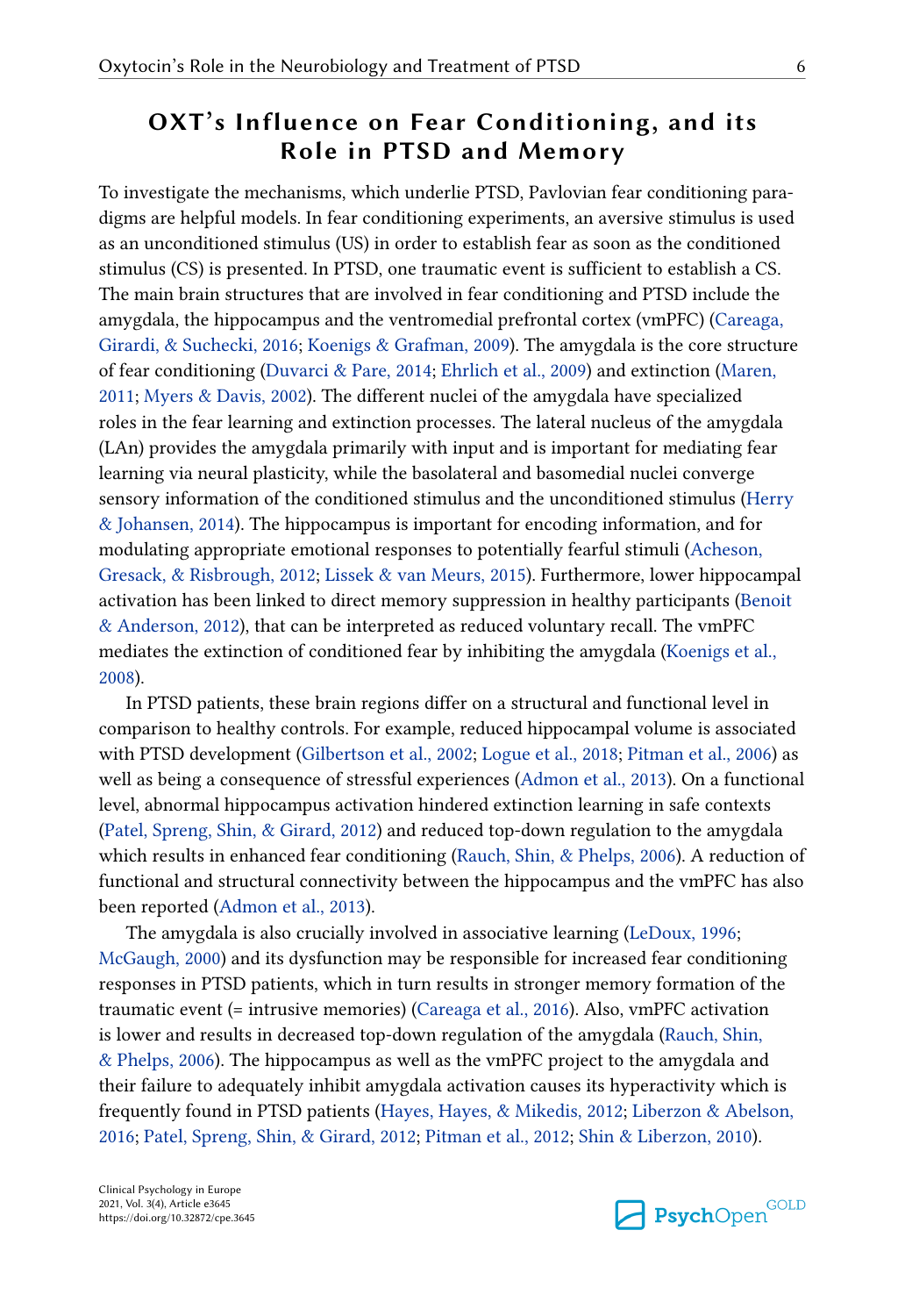Amygdala hyperactivation is especially pronounced when compared to non-trauma exposed controls, but not necessarily when compared to trauma-exposed controls [\(Patel](#page-16-0)  [et al., 2012\)](#page-16-0), therefore it cannot be ruled out that this mechanism is related to trauma exposure rather than to PTSD [\(van Wingen, Geuze, Vermetten, & Fernandez, 2011](#page-19-0)). However, the evidence that amygdala hyperactivation might be causally related to PTSD development, could be shown by previous lesion studies in veterans with and without PTSD ([Koenigs & Grafman, 2009](#page-14-0)). Another lesion study showed that elevated amygdala activation is related to dysfunctional vmPFC activity [\(Motzkin et al., 2015](#page-16-0)). Furthermore, PTSD patients (as compared to healthy controls) display an initially increased amygdala response when confronted with trauma-related negative (vs. non-trauma related negative) stimuli ([Protopopescu et al., 2005\)](#page-17-0). The elevated amygdala activation may explain the emotional memory quality in PTSD patients, especially, because this activation does not habituate over time [\(Protopopescu et al., 2005](#page-17-0)).

Diminished structural connectivity between the amygdala and vmPFC has been found in PTSD patients ([Koch et al., 2017](#page-14-0)). The functional connectivity between these regions, could be increased by OXT (in men with PTSD), thereby reducing amygdala hyperactivity [\(Koch et al., 2014](#page-14-0)).

Returning to fear conditioning experiments, administering intranasal OXT before fear conditioning results in faster fear conditioning, [\(Eckstein et al., 2016](#page-12-0)) while administration after fear-conditioning and before fear extinction results in better fear extinction and inhibited amygdala activation [\(Eckstein et al., 2015](#page-12-0)). Moreover, reduced skin conductance responses to electric shocks after OXT as opposed to placebo administration in human studies support the notion of OXT's "anti-stress-properties" [\(Eckstein et al., 2016](#page-12-0)). Thus, exogenous OXT effects are time sensitive and remain currently inconclusive.

The amygdala is further suggested to mediate influences of medication on memory consolidation [\(McGaugh, 2000\)](#page-16-0), therefore it may also mediate OXT effects on memory and potentially change the emotional content of memories in PTSD patients. A recent study showed that the severity of childhood trauma exposure (as reported from memory) was related to oxytocin-modulated amygdala responses in patients with PTSD while this was not the case in healthy controls [\(Flanagan et al., 2019\)](#page-13-0). If OXT has the potential to change the content of memories to turn more positively, this may already result in less hyperactivity of the amygdala, which is strongly influenced by negative valence ([Preckel](#page-17-0)  [et al., 2019\)](#page-17-0). This is further supported by OXT's inhibiting effects on the activation of (para-)limbic structures, its facilitating action on cognitive performance and its inhibiting effects on arousal [\(Lischke, Herpertz, Berger, Domes, & Gamer, 2017](#page-15-0); [Misrani et al., 2017;](#page-16-0) [Solomon et al., 2018](#page-19-0)). Animal studies report that exogenous OXT has "anti-stress properties" on hippocampal plasticity and memory [\(Lee et al., 2015\)](#page-15-0). The hippocampus plays an important role in the negative feedback loop of the HPA-axis ([Joseph & Whirledge, 2017](#page-14-0)) and it is altered in PTSD patients [\(Schumacher et al., 2019\)](#page-18-0).

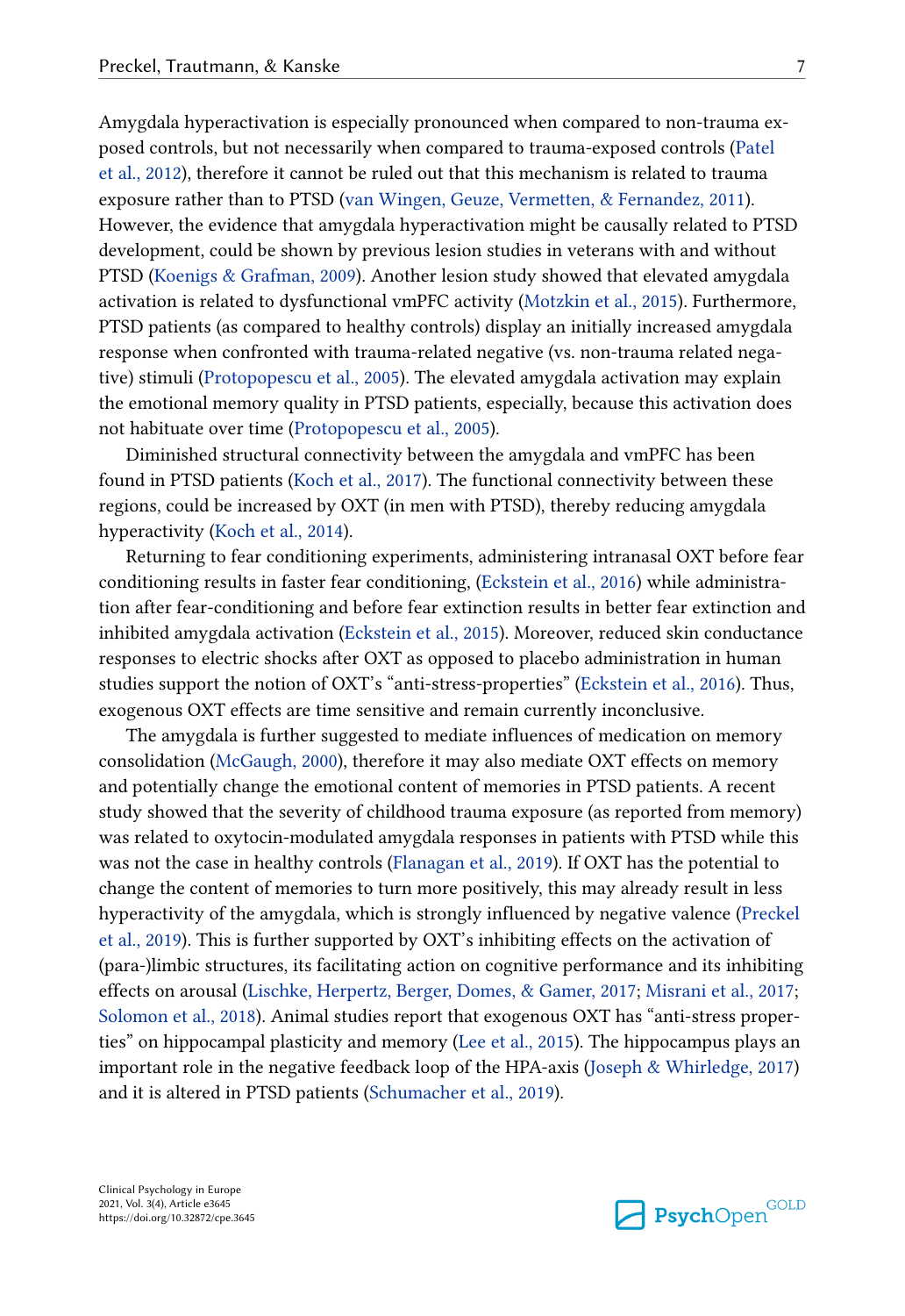Regarding OXT's effects on memory, earlier studies found that OXT impairs memory recall, the generation of associated target words, or explicit memory [\(Heinrichs,](#page-13-0) [Meinlschmidt, Wippich, Ehlert, & Hellhammer, 2004](#page-13-0)). Recent findings, however, suggest that exogenous OXT may also have positive influences on memory. For example, OXT improves safety learning in healthy humans [\(Eckstein et al., 2019](#page-12-0)) and animal studies show that OXT effectively counteracts memory impairments caused by stress on a cellular level, thereby preventing memory impairments ([Lee et al., 2015\)](#page-15-0). Another animal study found changes in long-term synaptic plasticity in the amygdala (medial nucleus) due to OXT's action. These oxytocin-induced synaptic changes are strongly related to social recognition memory ([Rajamani, Wagner, Grinevich, & Harony-Nicolas, 2018\)](#page-17-0). These findings indicate that OXT may have restoring functions on plasticity related to memory processes.

Furthermore, OXT improves memory performance which is accompanied by increased connectivity between the dorsolateral (dl)PFC and the ACC in traumatized as compared to trauma exposed individuals without PTSD ([Flanagan et al., 2018](#page-12-0)). This is an important finding, because decreased connectivity between the dlPFC and the ACC is described as a maladaptive neural process (= reduced neural processing efficiency) in demanding cognitive tasks. Furthermore, the decrease in connectivity between these brain regions is associated with the trait measure "worry" (as a dimension of anxiety) in healthy individuals [\(Barker et al., 2018](#page-10-0)). Regarding the association between worry and PTSD that has been found in previous studies [\(Blazer, Hughes, & George, 1987](#page-11-0)), it may be assumed that similar neural maladaptations take place in PTSD and which may be positively influenced by OXT administration. Increased ACC activation after OXT administration has also been reported elsewhere [\(Preckel, Scheele, Eckstein, Maier, &](#page-17-0)  [Hurlemann, 2015](#page-17-0)). To sum up, OXT positively influences memory on a cellular, neural activation and behavioral level.

Moreover, exogenous OXT was able to improve social behavioral deficits in autism spectrum disorder patients (ASD) via reinstating vmPFC activation, during a social-communication task [\(Aoki et al., 2015](#page-10-0)). In male PTSD patients, OXT reinstated diminished connectivity between the amygdala and the vmPFC and in female patients it reestablished increased connectivity between the amygdala and the dorsal anterior cingulate cortex (dACC), accompanied by reduced subjective anxiety and nervousness ([Koch et al., 2016b\)](#page-14-0). A recent study showed that OXT dampened amygdala activation in PTSD patients, when they saw emotional faces (regardless of valence), while amygdala activation was increased in trauma-exposed control participants ([Koch et al., 2016a\)](#page-14-0). Assuming that OXT's action in ASD patients is the same as in PTSD patients, as the common action on brain activity suggests, OXT may also improve social and affective functioning in PTSD by restoring vmPFC activation.

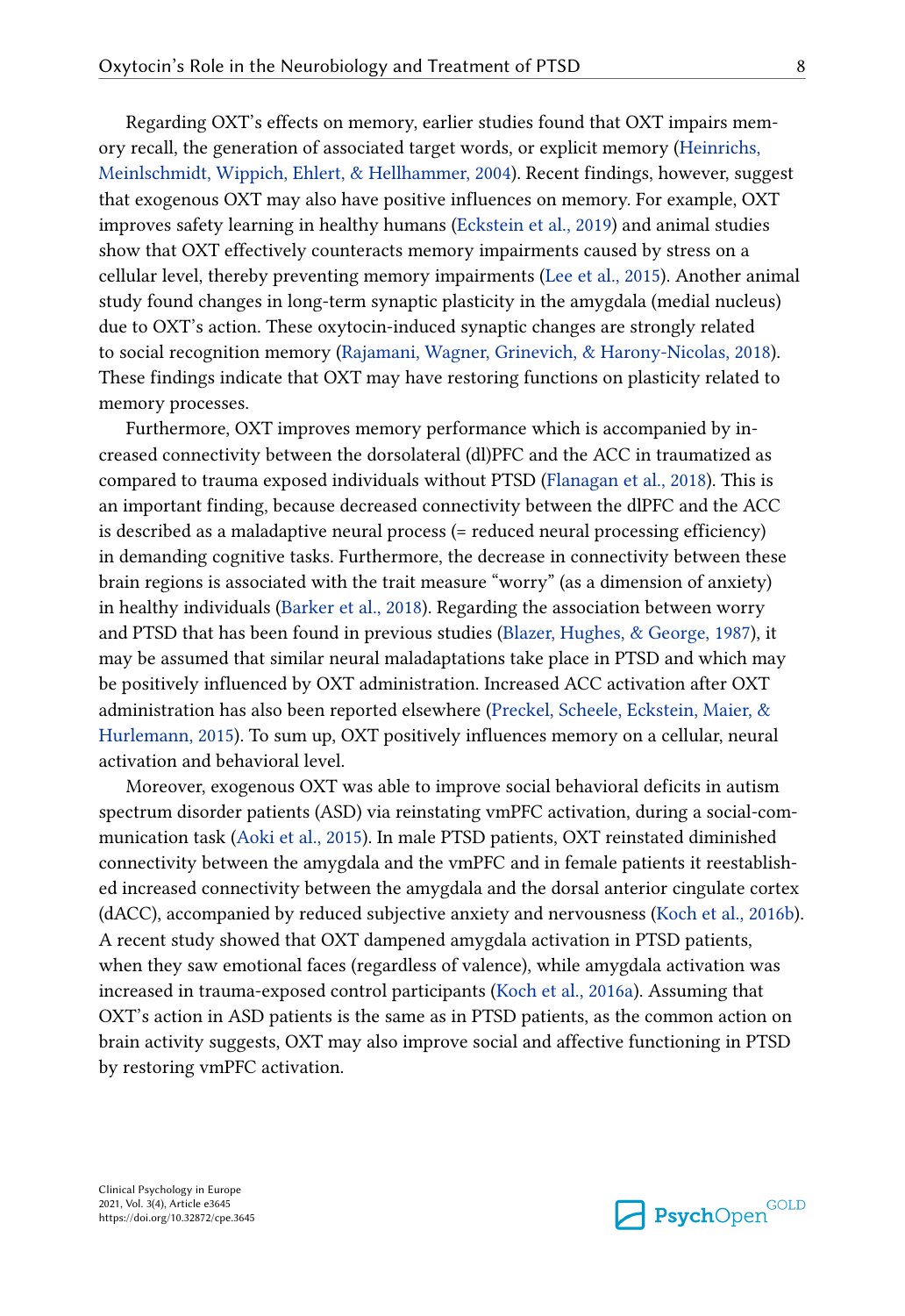#### **Oxytocin's Potential Benefit in Psychotherapy for PTSD**

Apart from different comorbidities such as depression, anxiety or alcohol abuse, social support is one of the strongest predictors for successful PTSD therapy [\(Dewar, Paradis,](#page-11-0)  [& Fortin, 2020\)](#page-11-0), just like therapeutic alliance [\(Lantz, 2004](#page-15-0)). The willingness to share thoughts and emotions is clearly related to perceived social support [\(Kahn & Cantwell,](#page-14-0) [2017\)](#page-14-0). As mentioned previously, OXT increases social support seeking and the perception of received social support [\(Cardoso, Valkanas, Serravalle, & Ellenbogen, 2016\)](#page-11-0) and it also increases the willingness to verbally share one's emotions with someone else [\(Lane](#page-15-0) [et al., 2013\)](#page-15-0). This makes it specifically promising for medication-enhanced psychotherapeutic interventions, because it might facilitate emotional disclosure. OXT increases social support seeking and the perception of received social support ([Cardoso, Valkanas,](#page-11-0)  [Serravalle, & Ellenbogen, 2016\)](#page-11-0) as well as safety learning [\(Eckstein et al., 2019](#page-12-0)) in healthy individuals. Assuming that OXT unfolds the same characteristics in PTSD patients, it is likely that OXT can ameliorate PTSD symptoms successfully. In a study on trauma disclosure, OXT alone did not increase the tendency to disclose trauma [\(Scheele et al.,](#page-18-0)  [2019\)](#page-18-0). This might be due to insufficient(ly perceived) social support, because it has also been suggested that the presence of social support might be necessary to elicit prosocial OXT effects ([Cardoso et al., 2016\)](#page-11-0), to mention one of many context-dependent OXT effects. Therefore, administering OXT in a psychotherapeutic setting, where social support is available, might result in increased disclosure. Concerning the therapeutic relationship which is important for successful therapy outcomes, increased sensitivity to social reward may result in increased social support seeking and may thus increase the likelihood of a positive psychotherapeutic relationship. Notably, it has been found that anterior insula activation was normalized, during social reward processing, in PTSD patients after OXT administration [\(Nawijn et al., 2017](#page-16-0)).

Psychotherapeutic interventions that have been successful in ameliorating PTSD symptoms include eye movement desensitization and reprocessing [\(Shapiro, 2014\)](#page-18-0) prolonged exposure ([Singh, 2019](#page-19-0)), imagery rescripting and reprocessing therapy ([Grunert,](#page-13-0)  [Weis, Smucker, & Christianson, 2007\)](#page-13-0), exposure therapy ([Paunovic & Ost, 2001\)](#page-17-0) as well as exposure-based cognitive-behavioral group therapy (CBGT) ([Schwartze, Barkowski,](#page-18-0) [Strauss, Knaevelsrud, & Rosendahl, 2019\)](#page-18-0). Clinical trials which have investigated OXT's enhancing effects on different treatment options, revealed that OXT could enhance exposure-therapy in PTSD patients [\(Flanagan et al., 2019\)](#page-13-0) and patients with arachnophobia (Acheson et al., 2015). A study, which focused on physiological responses to OXT, found one notable difference and that was a higher skin conductance baseline level in the OXT group ([Pitman et al., 1993](#page-17-0)).

Here, we take CBGT as an example to explain how simultaneous OXT administration can enhance psychotherapy.

**Psych**Open<sup>GOLD</sup>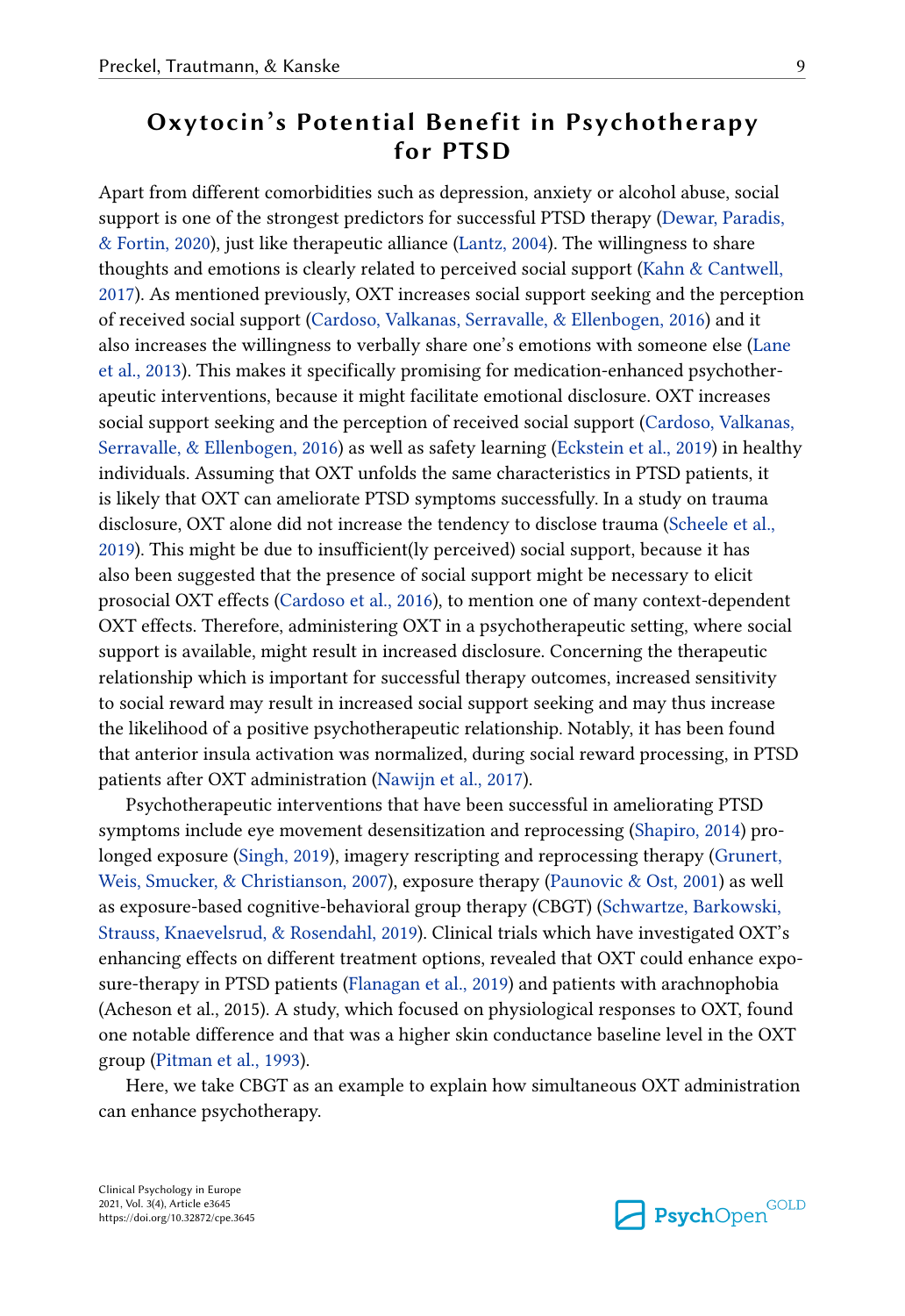OXT improves various aspects of social cognition, for example trust ([Kosfeld,](#page-15-0) [Heinrichs, Zak, Fischbacher, & Fehr, 2005](#page-15-0)). Trust is an essential component of psychotherapy that needs to be established first, before the actual therapy can begin [\(Wampold,](#page-20-0) [2015\)](#page-20-0). Therefore, if OXT facilitates trust, by decreasing amygdala and dorsal striatum activation as neuroimaging studies were also able to show ([Baumgartner, Heinrichs,](#page-11-0)  [Vonlanthen, Fischbacher, & Fehr, 2008](#page-11-0)), it may have beneficial effects on psychotherapeutic outcomes. A recent study on food intake reported that OXT enhances brain activation in areas that govern cognitive control, including the vmPFC ([Spetter et al.,](#page-19-0) [2018\)](#page-19-0). Should OXT have the same effects on the vmPFC in PTSD patients, OXT might be particularly beneficial for PTSD patients who take part CBGT. There is a growing literature body which investigates OXT's potential on psychotherapies for PTSD patients (e.g. [Engel et al., 2021;](#page-12-0) [Koch et al., 2014;](#page-14-0) [Koch et al., 2019\)](#page-14-0). Though OXT appears to be a promising candidate to ameliorate PTSD symptoms, especially when combined with psychotherapies, further studies are required to disentangle the exact mechanism of OXT. It is also crucial to find out which PTSD patients can benefit most from OXT-enhanced psychotherapy, because OXT has many person-specific characteristics, ranging from a person's attachment style to oxytocin receptor gene variations which differentially influence OXT's action in individuals [\(Bartz, Zaki, Bolger, & Ochsner, 2011;](#page-11-0) [Olff et al.,](#page-16-0)  [2013\)](#page-16-0). Thus, studies with precise designs which combine behavioral, biological, imaging and clinical aspects are required to further address these questions [\(Giovanna et al.,](#page-13-0)  [2020\)](#page-13-0).

#### **Conclusion and Outlook**

In this update paper, we described the mechanisms underlying PTSD by discussing the most recent studies on structural and functional brain changes associated with PTSD, including findings on structural and functional connectivity. We have discussed potential OXT mechanisms of action from the healthy population and ASD patients and related these to mechanisms that are malfunctioning in PTSD patients, thereby building direct implications for OXT's potential action mechanism. Most importantly, we like to emphasize OXT's promising characteristics as a psychotherapeutic enhancer. However, there are still uncertainties, which need further investigation. These include the critical aspects of pharmacodynamics and the ideal dosage. It became clear that therapeutic approaches are not yet sufficiently successful in treating PTSD patients, because patients drop out of therapy frequently and some symptoms remain after treatment. OXT remains a promising candidate for medication-tailored PTSD therapy and research on this topic should be continued.

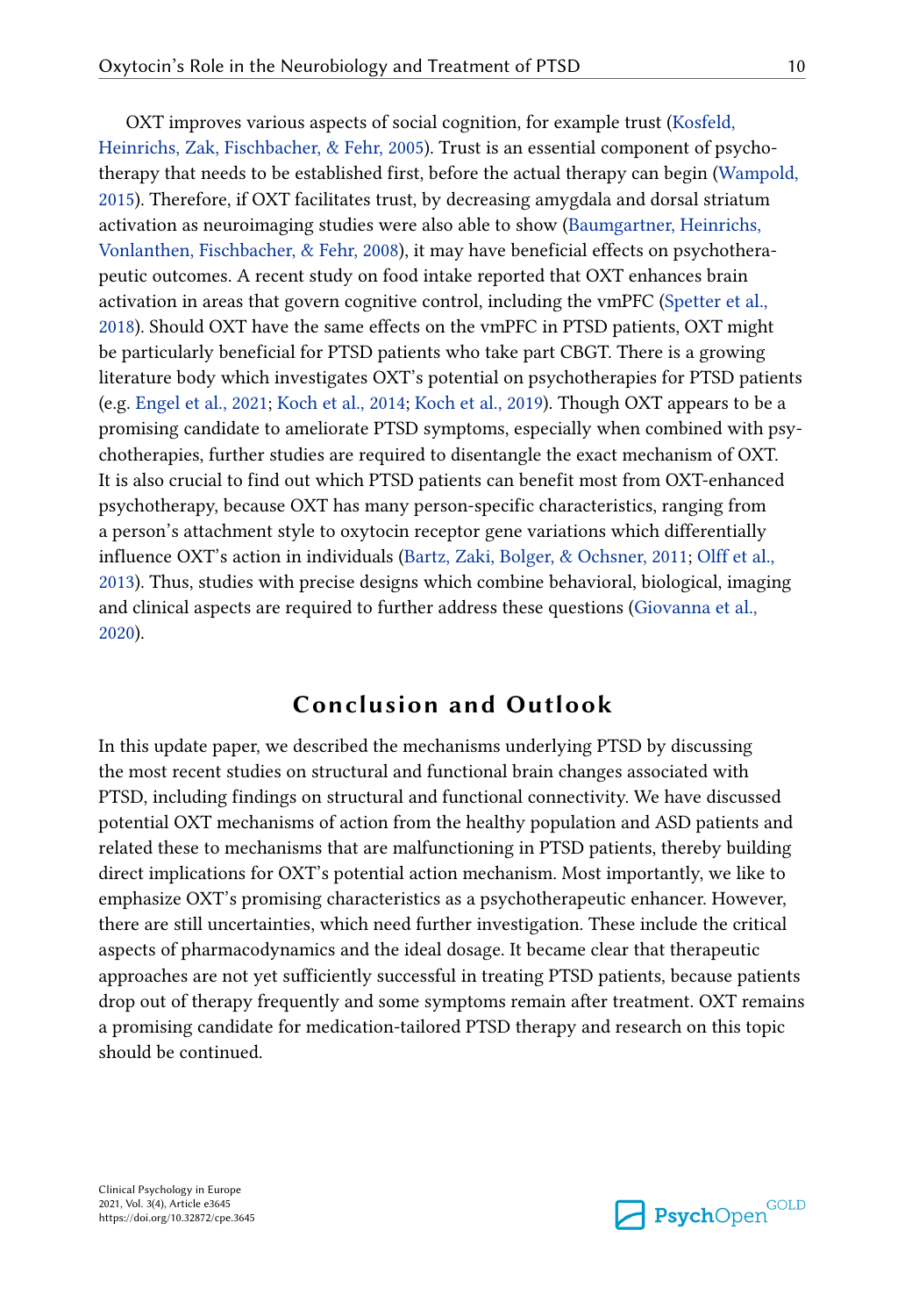<span id="page-10-0"></span>**Funding:** KP is supported by German Federal Ministry of Education and Research within the ASD-Net (BMBF FKZ 01EE1409A). ST is supported by the German Research Foundation (DFG R 1489/1-1) and the Federal Ministry of Defense (E/U2AD/HD008/CF550) PK is supported by German Federal Ministry of Education and Research within the ASD-Net (BMBF FKZ 01EE1409A), the German Research Foundation (DFG KA 4412/2-1; KA 4412/4-1; KA 4412/5-1) and Die Junge Akademie at the Berlin-Brandenburg Academy of Sciences and Humanities and the German National Academy of Sciences Leopoldina.

**Acknowledgments:** The authors have no support to report.

**Competing Interests:** The authors declare no conflicts of interest.

**Twitter Accounts:** [@katrin\\_preckel,](https://twitter.com/katrin_preckel) [@pkanske](https://twitter.com/pkanske)

#### **References**

- Acheson, D. T., Feifel, D., Kamenski, M., Mckinney, R., & Risbrough, V. B. (2015). Intranasal oxytocin administration prior to exposure therapy for arachnophobia impedes treatment response. *Depression and Anxiety, 32*(6), 400-407. <https://doi.org/10.1002/da.22362>
- Acheson, D. T., Gresack, J. E., & Risbrough, V. B. (2012). Hippocampal dysfunction effects on context memory: Possible etiology for posttraumatic stress disorder. *Neuropharmacology, 62*(2), 674-685. <https://doi.org/10.1016/j.neuropharm.2011.04.029>
- Admon, R., Leykin, D., Lubin, G., Engert, V., Andrews, J., Pruessner, J., & Hendler, T. (2013). Stressinduced reduction in hippocampal volume and connectivity with the ventromedial prefrontal cortex are related to maladaptive responses to stressful military service. *Human Brain Mapping, 34*(11), 2808-2816. <https://doi.org/10.1002/hbm.22100>
- American Psychiatric Association. (2013). *Diagnostic and statistical manual of mental disorders* (5th ed.). Arlington, VA, USA: Author.
- Aoki, Y., Watanabe, T., Abe, O., Kuwabara, H., Yahata, N., Takano, Y., & Yamasue, H. (2015). Oxytocin's neurochemical effects in the medial prefrontal cortex underlie recovery of taskspecific brain activity in autism: A randomized controlled trial. *Molecular Psychiatry, 20*(4), 447-453. <https://doi.org/10.1038/mp.2014.74>
- Bardeen, J. R., Kumpula, M. J., & Orcutt, H. K. (2013). Emotion regulation difficulties as a prospective predictor of posttraumatic stress symptoms following a mass shooting. *Journal of Anxiety Disorders, 27*(2), 188-196. <https://doi.org/10.1016/j.janxdis.2013.01.003>
- Barker, H., Munro, J., Orlov, N., Morgenroth, E., Moser, J., Eysenck, M. W., & Allen, P. (2018). Worry is associated with inefficient functional activity and connectivity in prefrontal and cingulate cortices during emotional interference. *Brain and Behavior, 8*(12), Article e01137. <https://doi.org/10.1002/brb3.1137>

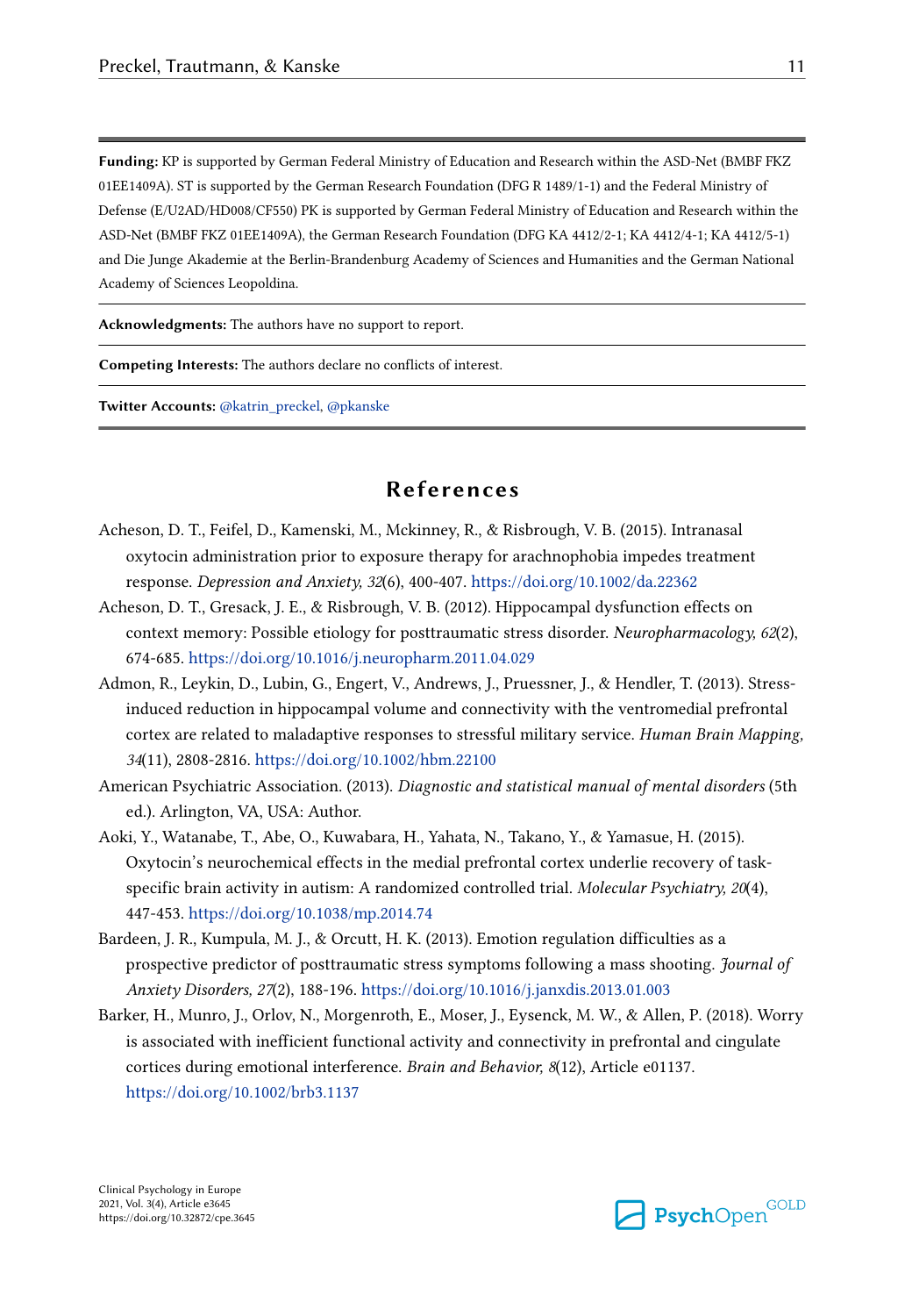- <span id="page-11-0"></span>Bartz, J. A., Zaki, J., Bolger, N., & Ochsner, K. N. (2011). Social effects of oxytocin in humans: Context and person matter. *Trends in Cognitive Sciences, 15*(7), 301-309. <https://doi.org/10.1016/j.tics.2011.05.002>
- Baumgartner, T., Heinrichs, M., Vonlanthen, A., Fischbacher, U., & Fehr, E. (2008). Oxytocin shapes the neural circuitry of trust and trust adaptation in humans. *Neuron, 58*(4), 639-650. <https://doi.org/10.1016/j.neuron.2008.04.009>
- Benoit, R. G., & Anderson, M. C. (2012). Opposing mechanisms support the voluntary forgetting of unwanted memories. *Neuron, 76*(2), 450-460.<https://doi.org/10.1016/j.neuron.2012.07.025>
- Blazer, D., Hughes, D., & George, L. K. (1987). Stressful life events and the onset of a generalized anxiety syndrome. *The American Journal of Psychiatry, 144*(9), 1178-1183. <https://doi.org/10.1176/ajp.144.9.1178>
- Brown, C. A., Cardoso, C., & Ellenbogen, M. A. (2016). A meta-analytic review of the correlation between peripheral oxytocin and cortisol concentrations. *Frontiers in Neuroendocrinology, 43*, 19-27.<https://doi.org/10.1016/j.yfrne.2016.11.001>
- Bryant, R. A. (2019). Post-traumatic stress disorder: A state-of-the-art review of evidence and challenges. *World Psychiatry, 18*(3), 259-269.<https://doi.org/10.1002/wps.20656>
- Cardoso, C., Ellenbogen, M. A., Orlando, M. A., Bacon, S. L., & Joober, R. (2013). Intranasal oxytocin attenuates the cortisol response to physical stress: A dose-response study. *Psychoneuroendocrinology, 38*(3), 399-407.<https://doi.org/10.1016/j.psyneuen.2012.07.013>
- Cardoso, C., Kingdon, D., & Ellenbogen, M. A. (2014). A meta-analytic review of the impact of intranasal oxytocin administration on cortisol concentrations during laboratory tasks: Moderation by method and mental health. *Psychoneuroendocrinology, 49*, 161-170. <https://doi.org/10.1016/j.psyneuen.2014.07.014>
- Cardoso, C., Valkanas, H., Serravalle, L., & Ellenbogen, M. A. (2016). Oxytocin and social context moderate social support seeking in women during negative memory recall. *Psychoneuroendocrinology, 70*, 63-69. <https://doi.org/10.1016/j.psyneuen.2016.05.001>
- Careaga, M. B. L., Girardi, C. E. N., & Suchecki, D. (2016). Understanding posttraumatic stress disorder through fear conditioning, extinction and reconsolidation. *Neuroscience and Biobehavioral Reviews, 71*, 48-57.<https://doi.org/10.1016/j.neubiorev.2016.08.023>
- Couette, M., Mouchabac, S., Bourla, A., Nuss, P., & Ferreri, F. (2020). Social cognition in posttraumatic stress disorder: A systematic review. *British Journal of Clinical Psychology, 59*(2), 117-138. <https://doi.org/10.1111/bjc.12238>
- de Kloet, E. R., Joëls, M., & Holsboer, F. (2005). Stress and the brain: From adaptation to disease. *Nature Reviews Neuroscience, 6*(6), 463-475. <https://doi.org/10.1038/nrn1683>
- De Quervain, D. J. F. (2006). Glucocorticoid-induced inhibition of memory retrieval: Implications for posttraumatic stress disorder. *Annals of the New York Academy of Sciences, 1071*(1), 216-220. <https://doi.org/10.1196/annals.1364.016>
- Dewar, M., Paradis, A., & Fortin, C. A. (2020). Identifying trajectories and predictors of response to psychotherapy for post-traumatic stress disorder in adults: A systematic review of literature. *Canadian Journal of Psychiatry, 65*(2), 71-86.<https://doi.org/10.1177/0706743719875602>

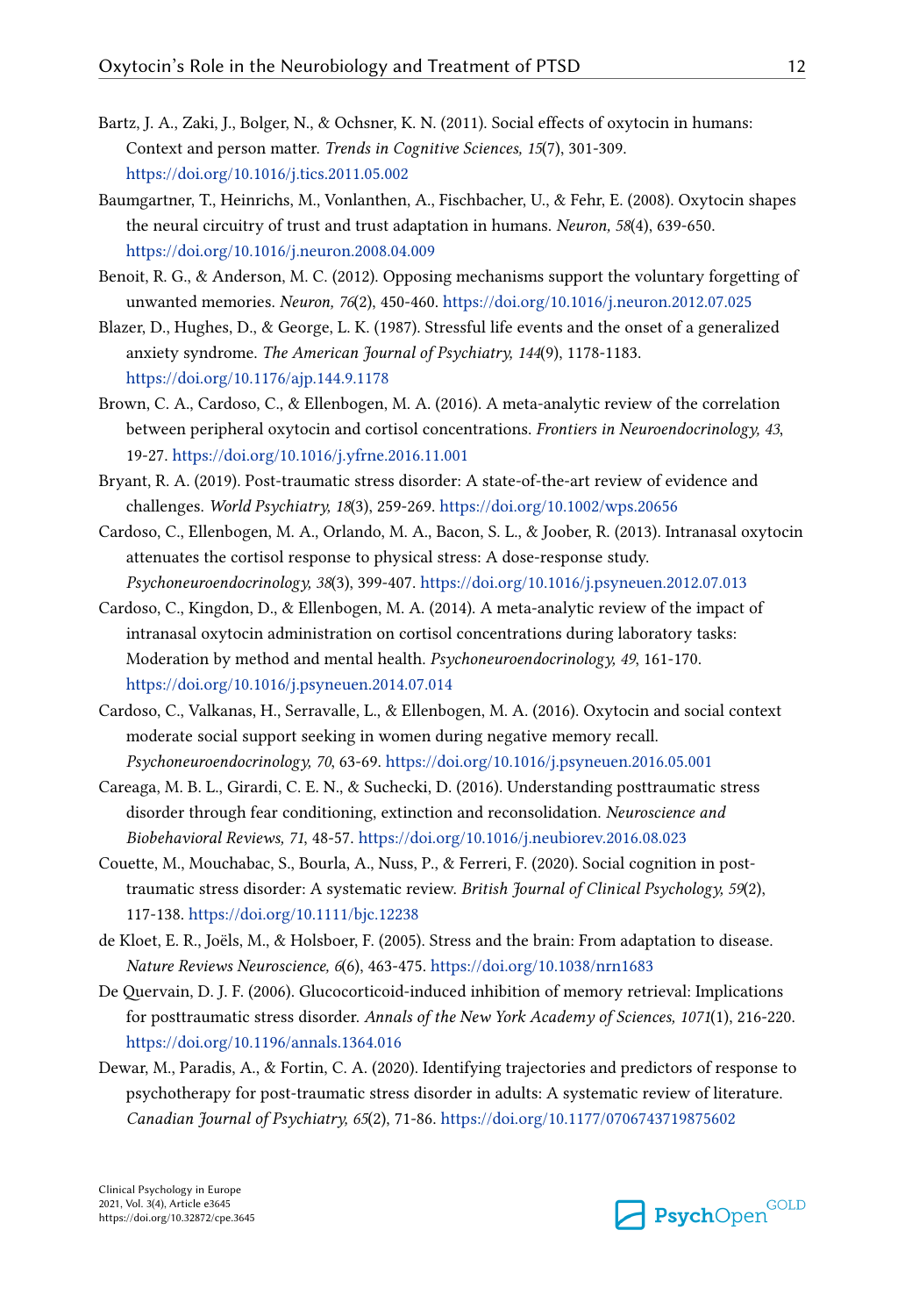- <span id="page-12-0"></span>Donadon, M. F., Martin-Santos, R., & Osório, F. L. (2018). The associations between oxytocin and trauma in humans: A systematic review. *Frontiers in Pharmacology, 9*, Article 154. <https://doi.org/10.3389/fphar.2018.00154>
- Duvarci, S., & Pare, D. (2014). Amygdala microcircuits controlling learned fear. *Neuron, 82*(5), 966-980. <https://doi.org/10.1016/j.neuron.2014.04.042>
- Eckstein, M., Almeida de Minas, A. C., Scheele, D., Kreuder, A. K., Hurlemann, R., Grinevich, V., & Ditzen, B. (2019). Oxytocin for learning calm and safety. *International Journal of Psychophysiology, 136*, 5-14. <https://doi.org/10.1016/j.ijpsycho.2018.06.004>
- Eckstein, M., Becker, B., Scheele, D., Scholz, C., Preckel, K., Schlaepfer, T. E., & Hurlemann, R. (2015). Oxytocin facilitates the extinction of conditioned fear in humans. *Biological Psychiatry, 78*(3), 194-202.<https://doi.org/10.1016/j.biopsych.2014.10.015>
- Eckstein, M., Scheele, D., Patin, A., Preckel, K., Becker, B., Walter, A., & Hurlemann, R. (2016). Oxytocin facilitates Pavlovian fear learning in males. *Neuropsychopharmacology, 41*(4), 932-939. <https://doi.org/10.1038/npp.2015.245>
- Ehring, T., & Ehlers, A. (2014). Does rumination mediate the relationship between emotion regulation ability and posttraumatic stress disorder? *European Journal of Psychotraumatology, 5*, Article 23547. <https://doi.org/10.3402/ejpt.v5.23547>
- Ehrlich, I., Humeau, Y., Grenier, F., Ciocchi, S., Herry, C., & Luthi, A. (2009). Amygdala inhibitory circuits and the control of fear memory. *Neuron, 62*(6), 757-771. <https://doi.org/10.1016/j.neuron.2009.05.026>
- Engel, S., Klusmann, H., Laufer, S., Pfeifer, A. C., Ditzen, B., van Zuiden, M., & Schumacher, S. (2019). Trauma exposure, posttraumatic stress disorder and oxytocin: A meta-analytic investigation of endogenous concentrations and receptor genotype. *Neuroscience and Biobehavioral Reviews, 107*, 560-601. <https://doi.org/10.1016/j.neubiorev.2019.08.003>
- Engel, S., Schumacher, S., Niemeyer, H., Kuester, A., Burchert, S., Klusmann, H., Rau, H., Willmund, G. D., & Knaevelsrud, C. (2021). Associations between oxytocin and vasopressin concentrations, traumatic event exposure and posttraumatic stress disorder symptoms: Group comparisons, correlations, and courses during an internet-based cognitive-behavioural treatment. *European Journal of Psychotraumatology, 12*(1), Article 1886499. <https://doi.org/10.1080/20008198.2021.1886499>
- Engert, V., Koester, A. M., Riepenhausen, A., & Singer, T. (2016). Boosting recovery rather than buffering reactivity: Higher stress-induced oxytocin secretion is associated with increased cortisol reactivity and faster vagal recovery after acute psychosocial stress. *Psychoneuroendocrinology, 74*, 111-120. <https://doi.org/10.1016/j.psyneuen.2016.08.029>
- Flanagan, J. C., Hand, A., Jarnecke, A. M., Moran-Santa Maria, M. M., Brady, K. T., & Joseph, J. E. (2018). Effects of oxytocin on working memory and executive control system connectivity in posttraumatic stress disorder. *Experimental and Clinical Psychopharmacology, 26*(4), 391-402. <https://doi.org/10.1037/pha0000197>

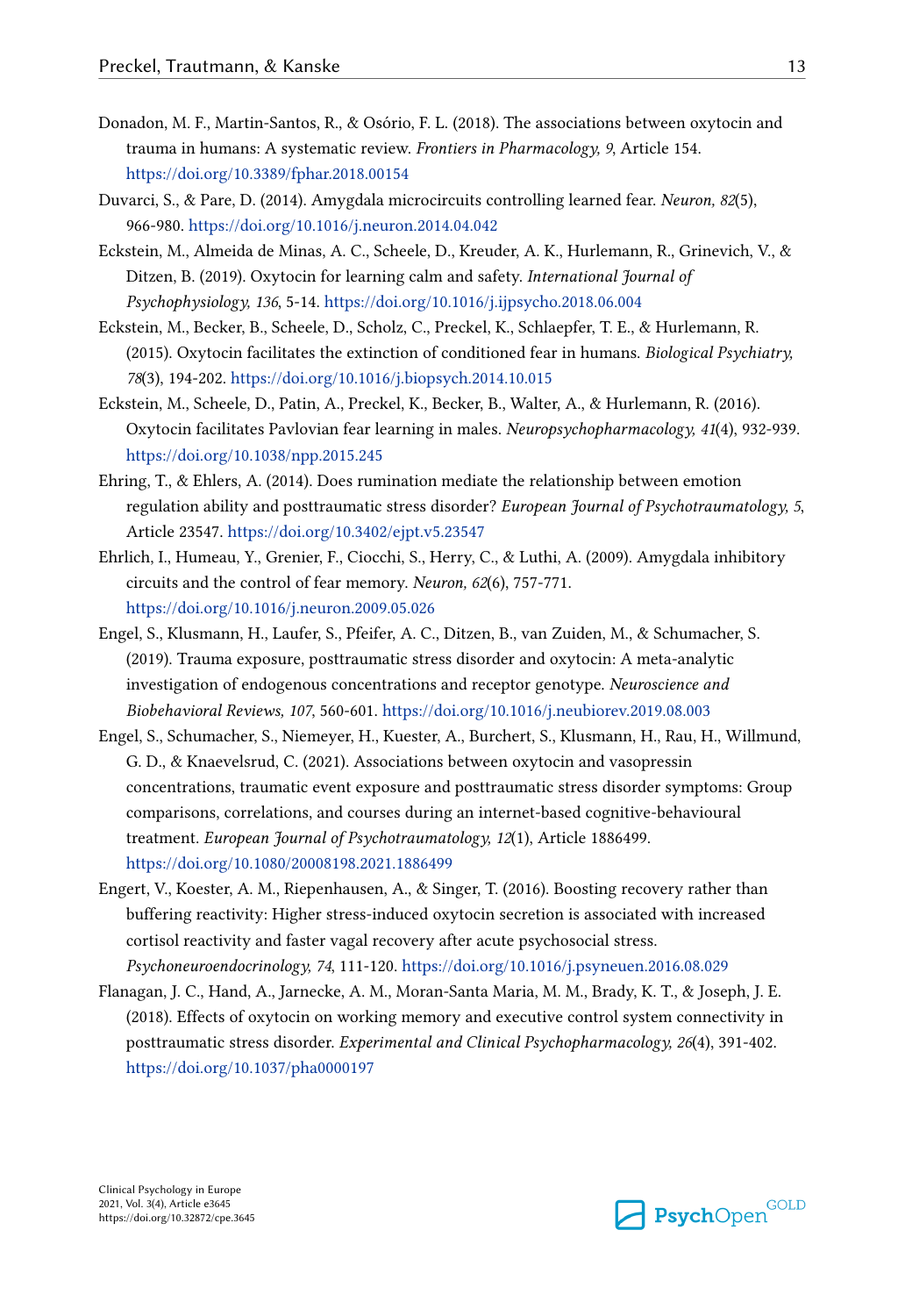- <span id="page-13-0"></span>Flanagan, J. C., & Mitchell, J. M. (2019). Augmenting treatment for posttraumatic stress disorder and co-occurring conditions with oxytocin. *Current Treatment Options in Psychiatry, 6*(2), 132-142. <https://doi.org/10.1007/s40501-019-00171-1>
- Flanagan, J. C., Sippel, L. M., Santa Maria, M. M. M., Hartwell, K. J., Brady, K. T., & Joseph, J. E. (2019). Impact of oxytocin on the neural correlates of fearful face processing in PTSD related to childhood Trauma. *European Journal of Psychotraumatology, 10*(1), Article 1606626. <https://doi.org/10.1080/20008198.2019.1606626>
- Frijling, J. L. (2017). Preventing PTSD with oxytocin: Effects of oxytocin administration on fear neurocircuitry and PTSD symptom development in recently trauma-exposed individuals. *European Journal of Psychotraumatology, 8*(1), Article 1302652. <https://doi.org/10.1080/20008198.2017.1302652>
- Gilbertson, M. W., Shenton, M. E., Ciszewski, A., Kasai, K., Lasko, N. B., Orr, S. P., & Pitman, R. K. (2002). Smaller hippocampal volume predicts pathologic vulnerability to psychological trauma. *Nature Neuroscience, 5*(11), 1242-1247. <https://doi.org/10.1038/nn958>
- Giovanna, G., Damiani, S., Fusar-Poli, L., Rocchetti, M., Brondino, N., de Cagna, F., & Politi, P. (2020). Intranasal oxytocin as a potential therapeutic strategy in post-traumatic stress disorder: A systematic review. *Psychoneuroendocrinology, 115*, Article 104605. <https://doi.org/10.1016/j.psyneuen.2020.104605>
- Graebener, A. H., Michael, T., Holz, E., & Lass-Hennemann, J. (2017). Repeated cortisol administration does not reduce intrusive memories – A double blind placebo controlled experimental study. *European Neuropsychopharmacology, 27*(11), 1132-1143. <https://doi.org/10.1016/j.euroneuro.2017.09.001>
- Grillon, C., Krimsky, M., Charney, D. R., Vytal, K., Ernst, M., & Cornwell, B. (2013). Oxytocin increases anxiety to unpredictable threat. *Molecular Psychiatry, 18*(9), 958-960. <https://doi.org/10.1038/mp.2012.156>
- Grunert, B. K., Weis, J. M., Smucker, M. R., & Christianson, H. F. (2007). Imagery rescripting and reprocessing therapy after failed prolonged exposure for post-traumatic stress disorder following industrial injury. *Journal of Behavior Therapy and Experimental Psychiatry, 38*(4), 317-328. <https://doi.org/10.1016/j.jbtep.2007.10.005>
- Hatchett, G. T., & Park, H. L. (2003). Comparison of four operational definitions of premature termination. *Psychotherapy, 40*(3), 226-231. <https://doi.org/10.1037/0033-3204.40.3.226>
- Hayes, J. P., Hayes, S. M., & Mikedis, A. M. (2012). Quantitative meta-analysis of neural activity in posttraumatic stress disorder. *Biology of Mood & Anxiety Disorders, 2*, Article 9. <https://doi.org/10.1186/2045-5380-2-9>
- Heinrichs, M., Baumgartner, T., Kirschbaum, C., & Ehlert, U. (2003). Social support and oxytocin interact to suppress cortisol and subjective responses to psychosocial stress. *Biological Psychiatry, 54*(12), 1389-1398. [https://doi.org/10.1016/S0006-3223\(03\)00465-7](https://doi.org/10.1016/S0006-3223(03)00465-7)
- Heinrichs, M., Meinlschmidt, G., Wippich, W., Ehlert, U., & Hellhammer, D. H. (2004). Selective amnesic effects of oxytocin on human memory. *Physiology & Behavior, 83*(1), 31-38. [https://doi.org/10.1016/S0031-9384\(04\)00346-4](https://doi.org/10.1016/S0031-9384(04)00346-4)

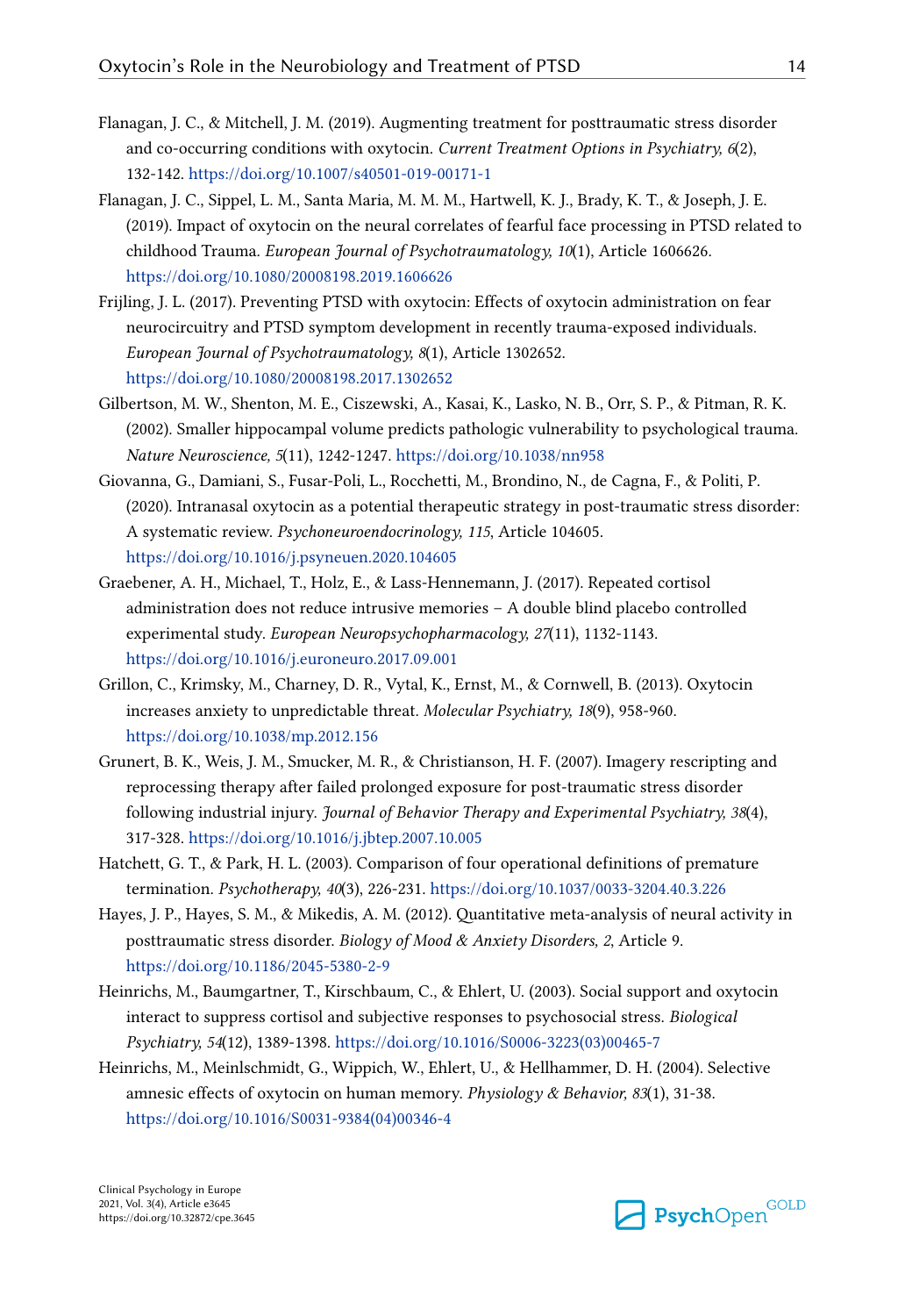- <span id="page-14-0"></span>Herry, C., & Johansen, J. P. (2014). Encoding of fear learning and memory in distributed neuronal circuits. *Nature Neuroscience, 17*(12), 1644-1654.<https://doi.org/10.1038/nn.3869>
- Hinrichs, R., van Rooij, S. J., Michopoulos, V., Schultebraucks, K., Winters, S., Maples-Keller, J., & Jovanovic, T. (2019). Increased skin conductance response in the immediate aftermath of trauma predicts PTSD risk. *Chronic Stress, 3*.<https://doi.org/10.1177/2470547019844441>
- Joseph, D. N., & Whirledge, S. (2017). Stress and the HPA axis: Balancing homeostasis and fertility. *International Journal of Molecular Sciences, 18*(10), Article 2224. <https://doi.org/10.3390/ijms18102224>
- Kahn, J. H., & Cantwell, K. E. (2017). The role of social support on the disclosure of everyday unpleasant emotional events. *Counselling Psychology Quarterly, 30*(2), 152-165. <https://doi.org/10.1080/09515070.2016.1163524>
- Kirschbaum, C., Pirke, K. M., & Hellhammer, D. H. (1993). The 'Trier Social Stress Test' A tool for investigating psychobiological stress responses in a laboratory setting. *Neuropsychobiology, 28*(1-2), 76-81.<https://doi.org/10.1159/000119004>
- Koch, S. B. J., van Zuiden, M., Nawijn, L., Frijling, J. L., Veltman, D. J., & Olff, M. (2014). Intranasal oxytocin as strategy for medication-enhanced psychotherapy of PTSD: Salience processing and fear inhibition processes. *Psychoneuroendocrinology, 40*, 242-256. <https://doi.org/10.1016/j.psyneuen.2013.11.018>
- Koch, S. B. J., van Zuiden, M., Nawijn, L., Frijling, J. L., Veltman, D. J., & Olff, M. (2016a). Intranasal oxytocin administration dampens amygdala reactivity towards emotional faces in male and female PTSD patients. *Neuropsychopharmacology, 41*(6), 1495-1504. <https://doi.org/10.1038/npp.2015.299>
- Koch, S. B. J., van Zuiden, M., Nawijn, L., Frijling, J. L., Veltman, D. J., & Olff, M. (2016b). Intranasal oxytocin normalizes amygdala functional connectivity in posttraumatic stress disorder. *Neuropsychopharmacology, 41*(8), 2041-2051. <https://doi.org/10.1038/npp.2016.1>
- Koch, S. B. J., van Zuiden, M., Nawijn, L., Frijling, J. L., Veltman, D. J., & Olff, M. (2017). Decreased uncinate fasciculus tract integrity in male and female patients with PTSD: A diffusion tensor imaging study. *Journal of Psychiatry & Neuroscience, 42*(5), 331-342. <https://doi.org/10.1503/jpn.160129>
- Koch, S. B. J., van Zuiden, M., Nawijn, L., Frijling, J. L., Veltman, D. J., & Olff, M. (2019). Effects of intranasal oxytocin on distraction as emotion regulation strategy in patients with posttraumatic stress disorder. *European Neuropsychopharmacology, 29*(2), 266-277. <https://doi.org/10.1016/j.euroneuro.2018.12.002>
- Koenen, K. C., Ratanatharathorn, A., Ng, L., McLaughlin, K. A., Bromet, E. J., Stein, D. J., . . . Kessler, R. C. (2017). Posttraumatic stress disorder in the World Mental Health Surveys. *Psychological Medicine, 47*(13), 2260-2274.<https://doi.org/10.1017/S0033291717000708>
- Koenigs, M., & Grafman, J. (2009). Posttraumatic stress disorder: The role of medial prefrontal cortex and amygdala. *The Neuroscientist, 15*(5), 540-548. <https://doi.org/10.1177/1073858409333072>

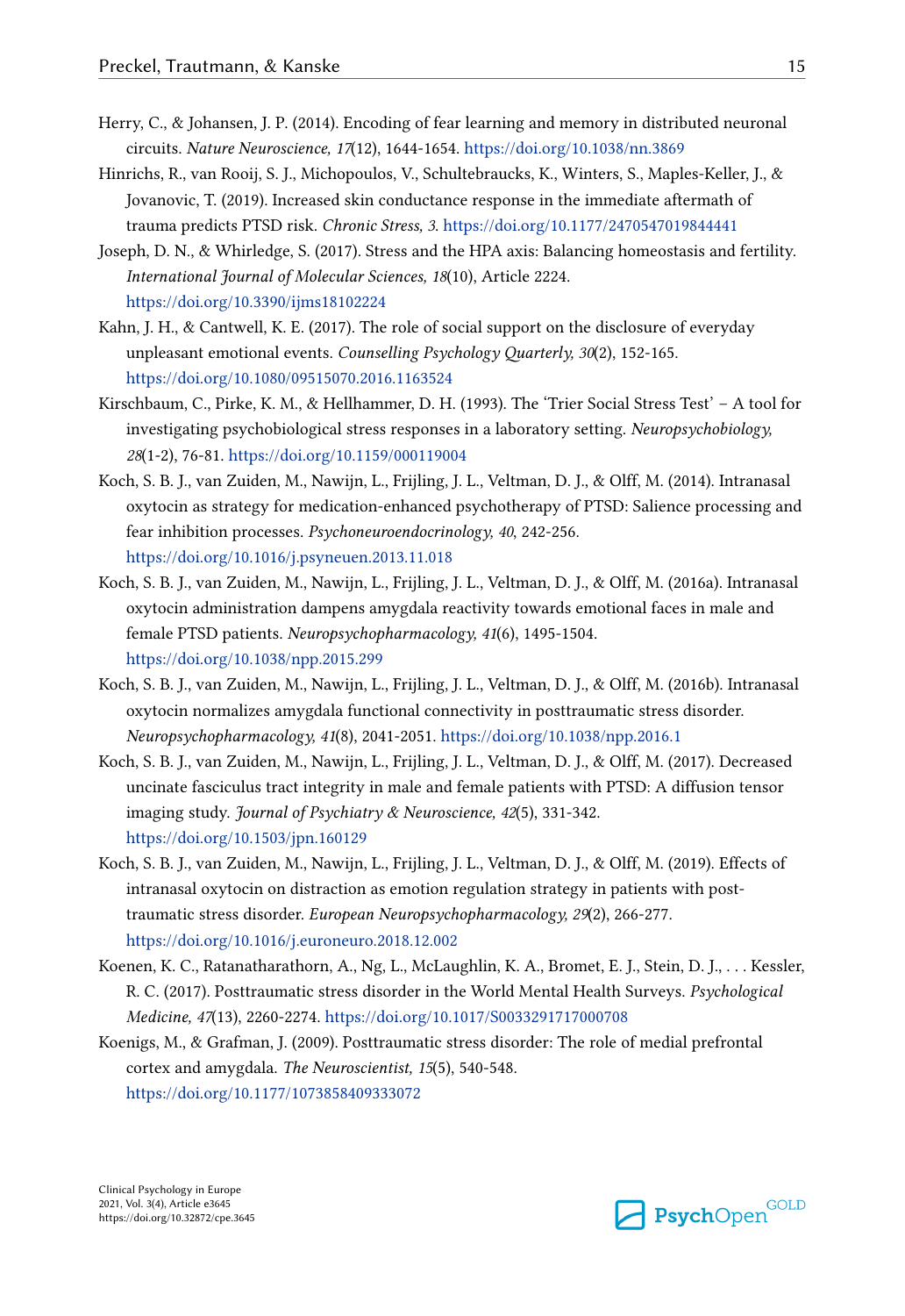- <span id="page-15-0"></span>Koenigs, M., Huey, E. D., Raymont, V., Cheon, B., Solomon, J., Wassermann, E. M., & Grafman, J. (2008). Focal brain damage protects against post-traumatic stress disorder in combat veterans. *Nature Neuroscience, 11*(2), 232-237.<https://doi.org/10.1038/nn2032>
- Kosfeld, M., Heinrichs, M., Zak, P. J., Fischbacher, U., & Fehr, E. (2005). Oxytocin increases trust in humans. *Nature, 435*(7042), 673-676.<https://doi.org/10.1038/nature03701>
- Kubzansky, L. D., Mendes, W. B., Appleton, A. A., Block, J., & Adler, G. K. (2012). A heartfelt response: Oxytocin effects on response to social stress in men and women. *Biological Psychology, 90*(1), 1-9. <https://doi.org/10.1016/j.biopsycho.2012.02.010>
- Lane, A., Luminet, O., Rime, B., Gross, J. J., de Timary, P., & Mikolajczak, M. (2013). Oxytocin increases willingness to socially share one's emotions. *International Journal of Psychology, 48*(4), 676-681. <https://doi.org/10.1080/00207594.2012.677540>
- Lantz, J. (2004). Research and evaluation issues in existential psychotherapy. *Journal of Contemporary Psychotherapy, 34*(4), 331-340. <https://doi.org/10.1007/s10879-004-2527-5>
- LeDoux, J. E. (1996). *The emotional brain: The mysterious underpinnings of emotional life.* Simon & Schuster.
- Lee, S. Y., Park, S. H., Chung, C., Kim, J. J., Choi, S. Y., & Han, J. S. (2015). Oxytocin protects hippocampal memory and plasticity from uncontrollable stress. *Scientific Reports, 5*, Article 18540.<https://doi.org/10.1038/srep18540>
- Lewis, C., Roberts, N. P., Gibson, S., & Bisson, J. I. (2020). Dropout from psychological therapies for post-traumatic stress disorder (PTSD) in adults: Systematic review and meta-analysis. *European Journal of Psychotraumatology, 11*(1), Article 1709709. <https://doi.org/10.1080/20008198.2019.1709709>
- Liberzon, I., & Abelson, J. L. (2016). Context processing and the neurobiology of post-traumatic stress disorder. *Neuron, 92*(1), 14-30.<https://doi.org/10.1016/j.neuron.2016.09.039>
- Lischke, A., Herpertz, S. C., Berger, C., Domes, G., & Gamer, M. (2017). Divergent effects of oxytocin on (para-)limbic reactivity to emotional and neutral scenes in females with and without borderline personality disorder. *Social Cognitive and Affective Neuroscience, 12*(11), 1783-1792. <https://doi.org/10.1093/scan/nsx107>
- Lissek, S., & van Meurs, B. (2015). Learning models of PTSD: Theoretical accounts and psychobiological evidence. *International Journal of Psychophysiology, 98*(3), 594-605. <https://doi.org/10.1016/j.ijpsycho.2014.11.006>
- Logue, M. W., van Rooij, S. J. H., Dennis, E. L., Davis, S. L., Hayes, J. P., Stevens, J. S., & Morey, R. A. (2018). Smaller hippocampal volume in posttraumatic stress disorder: a multisite ENIGMA-PGC study: Subcortical volumetry results from posttraumatic stress disorder consortia. *Biological Psychiatry, 83*(3), 244-253. <https://doi.org/10.1016/j.biopsych.2017.09.006>
- Ludäscher, P., Schmahl, C., Feldmann, R. E., Jr., Kleindienst, N., Schneider, M., & Bohus, M. (2015). No evidence for differential dose effects of hydrocortisone on intrusive memories in female patients with complex post-traumatic stress disorder – A randomized, double-blind, placebocontrolled, crossover study. *Journal of Psychopharmacology, 29*(10), 1077-1084. <https://doi.org/10.1177/0269881115592339>

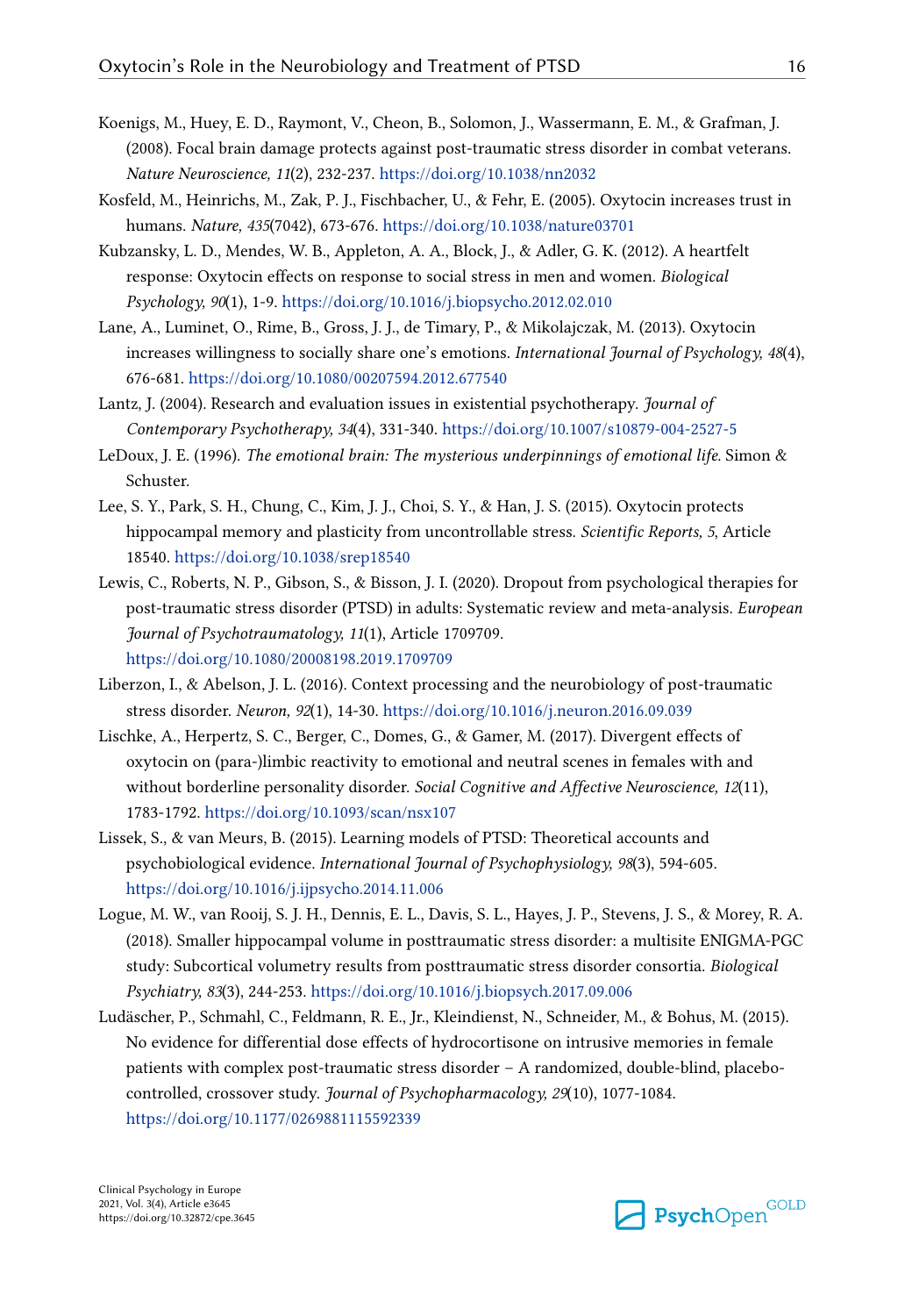- <span id="page-16-0"></span>Maren, S. (2011). Seeking a spotless mind: Extinction, deconsolidation, and erasure of fear memory. *Neuron, 70*(5), 830-845. <https://doi.org/10.1016/j.neuron.2011.04.023>
- McFarlane, A. C., Atchison, M., Rafalowicz, E., & Papay, P. (1994). Physical symptoms in posttraumatic stress disorder. *Journal of Psychosomatic Research, 38*(7), 715-726. [https://doi.org/10.1016/0022-3999\(94\)90024-8](https://doi.org/10.1016/0022-3999(94)90024-8)
- McGaugh, J. L. (2000). Memory A century of consolidation. *Science, 287*(5451), 248-251. <https://doi.org/10.1126/science.287.5451.248>
- McLaughlin, K. A., Koenen, K. C., Bromet, E. J., Karam, E. G., Liu, H., Petukhova, M., & Kessler, R. C. (2017). Childhood adversities and post-traumatic stress disorder: Evidence for stress sensitisation in the World Mental Health Surveys. *The British Journal of Psychiatry, 211*(5), 280-288. <https://doi.org/10.1192/bjp.bp.116.197640>
- Misrani, A., Tabassum, S., & Long, C. (2017). Oxytocin system in neuropsychiatric disorders: Old concept, new insights. *Sheng Li Xue Bao / Acta Physica Sinica, 69*(2), 196-206. Retrieved from <https://www.ncbi.nlm.nih.gov/pubmed/28435979>
- Motzkin, J. C., Philippi, C. L., Wolf, R. C., Baskaya, M. K., & Koenigs, M. (2015). Ventromedial prefrontal cortex is critical for the regulation of amygdala activity in humans. *Biological Psychiatry, 77*(3), 276-284. <https://doi.org/10.1016/j.biopsych.2014.02.014>
- Myers, K. M., & Davis, M. (2002). Behavioral and neural analysis of extinction. *Neuron, 36*(4), 567-584. [https://doi.org/10.1016/S0896-6273\(02\)01064-4](https://doi.org/10.1016/S0896-6273(02)01064-4)
- Nawijn, L., van Zuiden, M., Koch, S. B. J., Frijling, J. L., Veltman, D. J., & Olff, M. (2017). Intranasal oxytocin increases neural responses to social reward in post-traumatic stress disorder. *Social Cognitive and Affective Neuroscience, 12*(2), 212-223. <https://doi.org/10.1093/scan/nsw123>
- Neumann, I. D., Krömer, S. A., Toschi, N., & Ebner, K. (2000). Brain oxytocin inhibits the (re)activity of the hypothalamo-pituitary-adrenal axis in male rats: Involvement of hypothalamic and limbic brain regions. *Regulatory Peptides, 96*(1-2), 31-38. [https://doi.org/10.1016/S0167-0115\(00\)00197-X](https://doi.org/10.1016/S0167-0115(00)00197-X)
- Neumann, I. D., & Slattery, D. A. (2016). Oxytocin in general anxiety and social fear: A translational approach. *Biological Psychiatry, 79*(3), 213-221.<https://doi.org/10.1016/j.biopsych.2015.06.004>
- Olff, M., Frijling, J. L., Kubzansky, L. D., Bradley, B., Ellenbogen, M. A., Cardoso, C., & van Zuiden, M. (2013). The role of oxytocin in social bonding, stress regulation and mental health: An update on the moderating effects of context and interindividual differences. *Psychoneuroendocrinology, 38*(9), 1883-1894. <https://doi.org/10.1016/j.psyneuen.2013.06.019>
- Palgi, S., Klein, E., & Shamay-Tsoory, S. G. (2016). Oxytocin improves compassion toward women among patients with PTSD. *Psychoneuroendocrinology, 64*, 143-149. <https://doi.org/10.1016/j.psyneuen.2015.11.008>
- Patel, R., Spreng, R. N., Shin, L. M., & Girard, T. A. (2012). Neurocircuitry models of posttraumatic stress disorder and beyond: A meta-analysis of functional neuroimaging studies. *Neuroscience and Biobehavioral Reviews, 36*(9), 2130-2142.<https://doi.org/10.1016/j.neubiorev.2012.06.003>

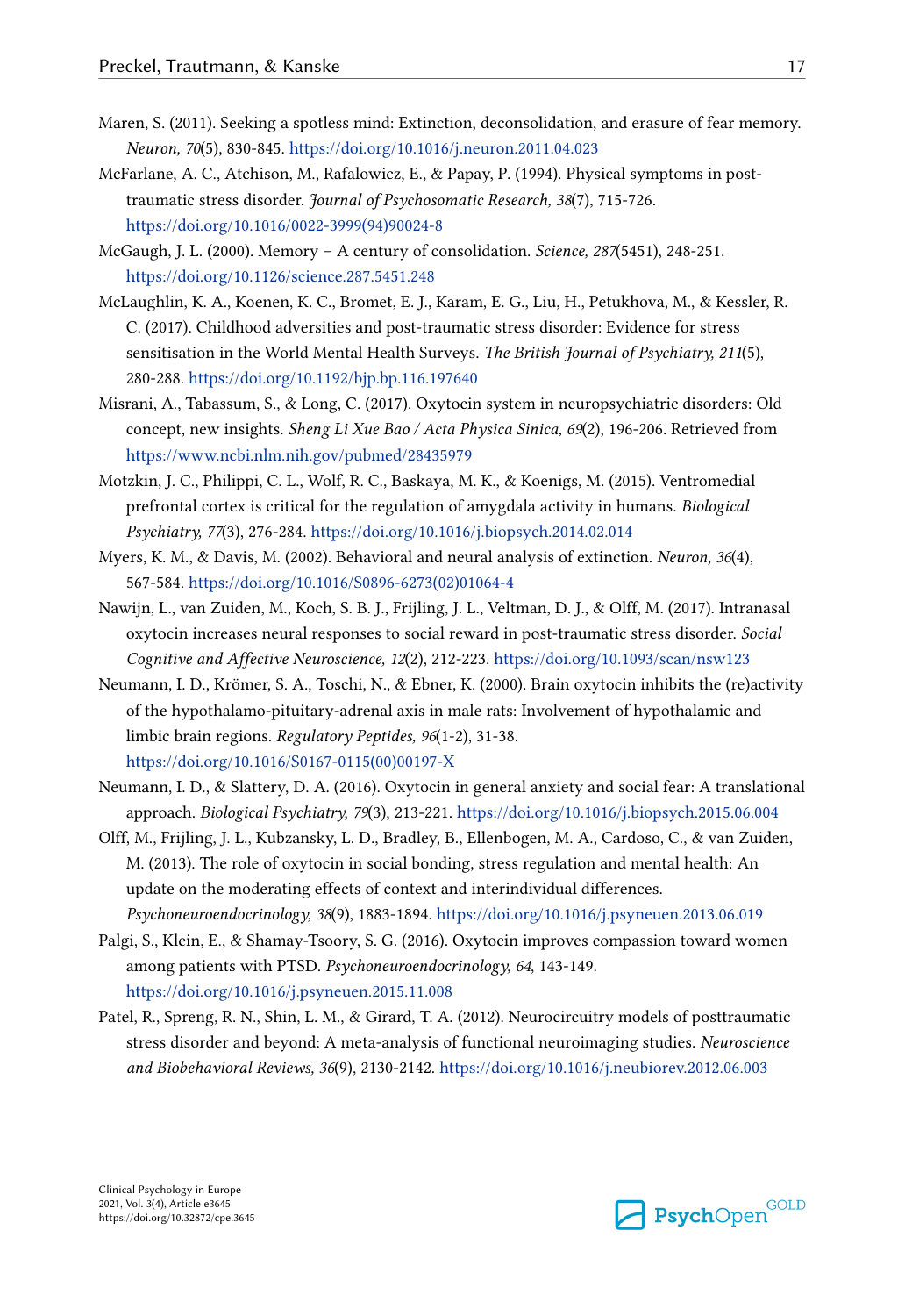- <span id="page-17-0"></span>Paunovic, N., & Ost, L. G. (2001). Cognitive-behavior therapy vs exposure therapy in the treatment of PTSD in refugees. *Behaviour Research and Therapy, 39*(10), 1183-1197. [https://doi.org/10.1016/S0005-7967\(00\)00093-0](https://doi.org/10.1016/S0005-7967(00)00093-0)
- Pitman, R. K., Gilbertson, M. W., Gurvits, T. V., May, F. S., Lasko, N. B., Metzger, L. J., & Orr, S. P. (2006). Clarifying the origin of biological abnormalities in PTSD through the study of identical twins discordant for combat exposure. *Annals of the New York Academy of Sciences, 1071*(1), 242-254. <https://doi.org/10.1196/annals.1364.019>
- Pitman, R. K., Orr, S. P., & Lasko, N. B. (1993). Effects of intranasal vasopressin and oxytocin on physiologic responding during personal combat imagery in Vietnam veterans with posttraumatic stress disorder. *Psychiatry Research, 48*(2), 107-117. [https://doi.org/10.1016/0165-1781\(93\)90035-F](https://doi.org/10.1016/0165-1781(93)90035-F)
- Pitman, R. K., Rasmusson, A. M., Koenen, K. C., Shin, L. M., Orr, S. P., Gilbertson, M. W., & Liberzon, I. (2012). Biological studies of post-traumatic stress disorder. *Nature Reviews Neuroscience, 13*(11), 769-787. <https://doi.org/10.1038/nrn3339>
- Preckel, K., & Kanske, P. (2018). Amygdala and oxytocin functioning as keys to understanding and treating autism: Commentary on an RDoC based approach. *Neuroscience and Biobehavioral Reviews, 94*, 45-48. <https://doi.org/10.1016/j.neubiorev.2018.08.012>
- Preckel, K., Kanske, P., & Singer, T. (2018). On the interaction of social affect and cognition: Empathy, compassion and theory of mind. *Current Opinion in Behavioral Sciences, 19*, 1-6. <https://doi.org/10.1016/j.cobeha.2017.07.010>
- Preckel, K., Kanske, P., Singer, T., Paulus, F. M., & Krach, S. (2016). Clinical trial of modulatory effects of oxytocin treatment on higher-order social cognition in autism spectrum disorder: A randomized, placebo-controlled, double-blind and crossover trial. *BMC Psychiatry, 16*(329), Article 329.<https://doi.org/10.1186/s12888-016-1036-x>
- Preckel, K., Scheele, D., Eckstein, M., Maier, W., & Hurlemann, R. (2015). The influence of oxytocin on volitional and emotional ambivalence. *Social Cognitive and Affective Neuroscience, 10*(7), 987-993. <https://doi.org/10.1093/scan/nsu147>
- Preckel, K., Scheele, D., Kendrick, K. M., Maier, W., & Hurlemann, R. (2014). Oxytocin facilitates social approach behavior in women. *Frontiers in Behavioral Neuroscience, 8*, Article 191. <https://doi.org/10.3389/fnbeh.2014.00191>
- Preckel, K., Trautwein, F. M., Paulus, F. M., Kirsch, P., Krach, S., Singer, T., & Kanske, P. (2019). Neural mechanisms of affective matching across faces and scenes. *Scientific Reports, 9*(1), Article 1492. <https://doi.org/10.1038/s41598-018-37163-9>
- Protopopescu, X., Pan, H., Tuescher, O., Cloitre, M., Goldstein, M., Engelien, W., & Stern, E. (2005). Differential time courses and specificity of amygdala activity in posttraumatic stress disorder subjects and normal control subjects. *Biological Psychiatry, 57*(5), 464-473. <https://doi.org/10.1016/j.biopsych.2004.12.026>
- Rajamani, K. T., Wagner, S., Grinevich, V., & Harony-Nicolas, H. (2018). Oxytocin as a modulator of synaptic plasticity: Implications for neurodevelopmental disorders. *Frontiers in Synaptic Neuroscience, 10*, Article 17. <https://doi.org/10.3389/fnsyn.2018.00017>

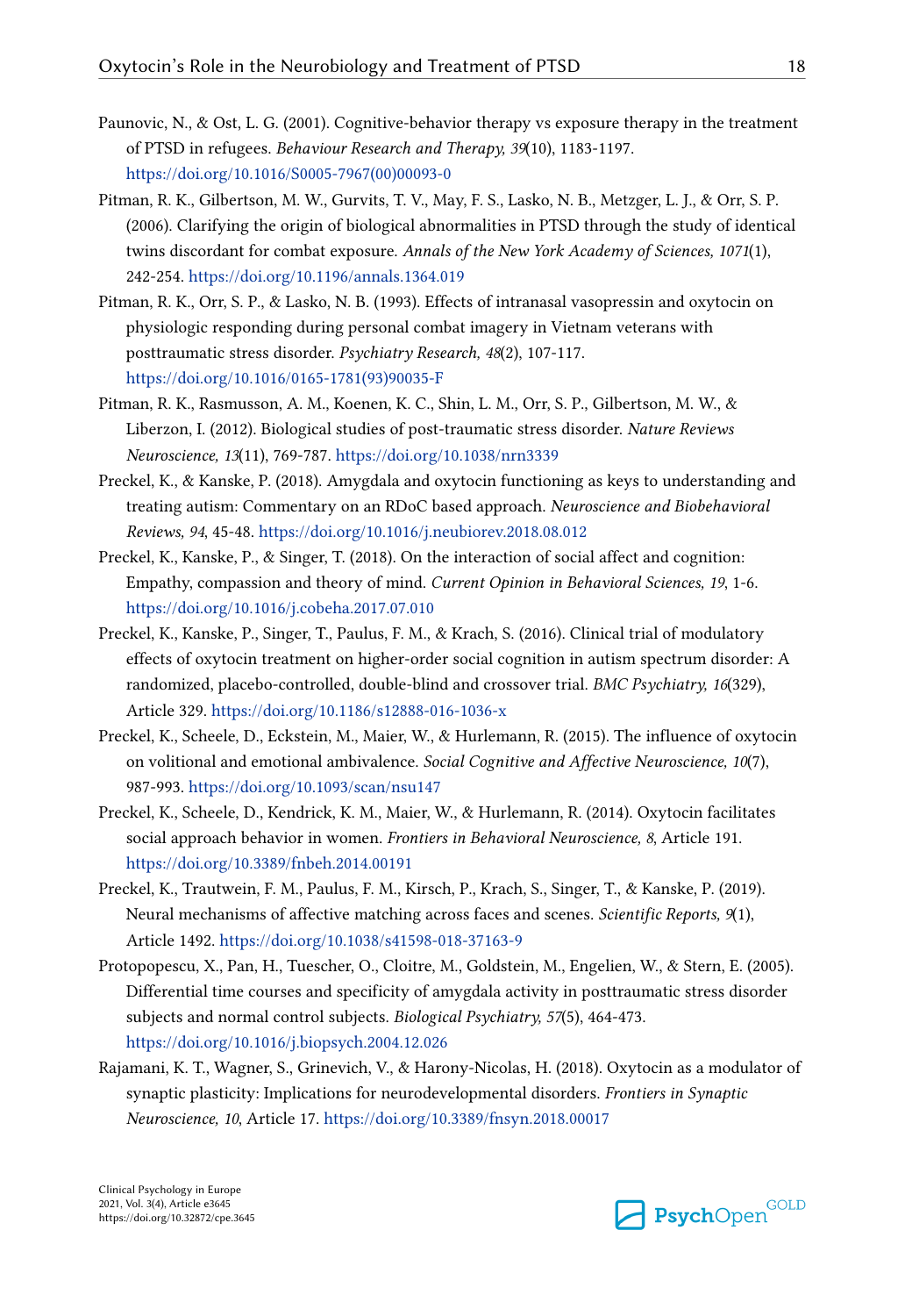- <span id="page-18-0"></span>Rash, J. A., & Campbell, T. S. (2014). The effect of intranasal oxytocin administration on acute cold pressor pain: A placebo-controlled, double-blind, within-participants crossover investigation. *Psychosomatic Medicine, 76*(6), 422-429.<https://doi.org/10.1097/PSY.0000000000000068>
- Rauch, S. L., Shin, L. M., & Phelps, E. A. (2006). Neurocircuitry models of posttraumatic stress disorder and extinction: Human neuroimaging research – Past, present, and future. *Biological Psychiatry, 60*(4), 376-382. <https://doi.org/10.1016/j.biopsych.2006.06.004>
- Rohleder, N., Wolf, J. M., & Wolf, O. T. (2010). Glucocorticoid sensitivity of cognitive and inflammatory processes in depression and posttraumatic stress disorder. *Neuroscience and Biobehavioral Reviews, 35*(1), 104-114.<https://doi.org/10.1016/j.neubiorev.2009.12.003>
- Sack, M., Spieler, D., Wizelman, L., Epple, G., Stich, J., Zaba, M., & Schmidt, U. (2017). Intranasal oxytocin reduces provoked symptoms in female patients with posttraumatic stress disorder despite exerting sympathomimetic and positive chronotropic effects in a randomized controlled trial. *BMC Medicine, 15*, Article 40. <https://doi.org/10.1186/s12916-017-0801-0>
- Scheele, D., Lieberz, J., Goertzen-Patin, A., Engels, C., Schneider, L., Stoffel-Wagner, B., & Hurlemann, R. (2019). Trauma disclosure moderates the effects of oxytocin on intrusions and neural responses to fear. *Psychotherapy and Psychosomatics, 88*(1), 61-63. <https://doi.org/10.1159/000496056>
- Schultebraucks, K., Rombold-Bruehl, F., Wingenfeld, K., Hellmann-Regen, J., Otte, C., & Roepke, S. (2019). Heightened biological stress response during exposure to a trauma film predicts an increase in intrusive memories. *Journal of Abnormal Psychology, 128*(7), 645-657. <https://doi.org/10.1037/abn0000440>
- Schumacher, S., Niemeyer, H., Engel, S., Cwik, J. C., Laufer, S., Klusmann, H., & Knaevelsrud, C. (2019). HPA axis regulation in posttraumatic stress disorder: A meta-analysis focusing on potential moderators. *Neuroscience and Biobehavioral Reviews, 100*, 35-57. <https://doi.org/10.1016/j.neubiorev.2019.02.005>
- Schwaiger, M., Heinrichs, M., & Kumsta, R. (2019). Oxytocin administration and emotion recognition abilities in adults with a history of childhood adversity. *Psychoneuroendocrinology, 99*, 66-71.<https://doi.org/10.1016/j.psyneuen.2018.08.025>
- Schwartze, D., Barkowski, S., Strauss, B., Knaevelsrud, C., & Rosendahl, J. (2019). Efficacy of group psychotherapy for posttraumatic stress disorder: Systematic review and meta-analysis of randomized controlled trials. *Psychotherapy Research, 29*(4), 415-431. <https://doi.org/10.1080/10503307.2017.1405168>
- Shapiro, F. (2014). The role of eye movement desensitization and reprocessing (EMDR) therapy in medicine: Addressing the psychological and physical symptoms stemming from adverse life experiences. *The Permanente Journal, 18*(1), 71-77.<https://doi.org/10.7812/TPP/13-098>
- Sherin, J. E., & Nemeroff, C. B. (2011). Post-traumatic stress disorder: The neurobiological impact of psychological trauma. *Dialogues in Clinical Neuroscience, 13*(3), 263-278. <https://doi.org/10.31887/DCNS.2011.13.2/jsherin>
- Shin, L. M., & Liberzon, I. (2010). The neurocircuitry of fear, stress, and anxiety disorders. *Neuropsychopharmacology, 35*(1), 169-191. <https://doi.org/10.1038/npp.2009.83>

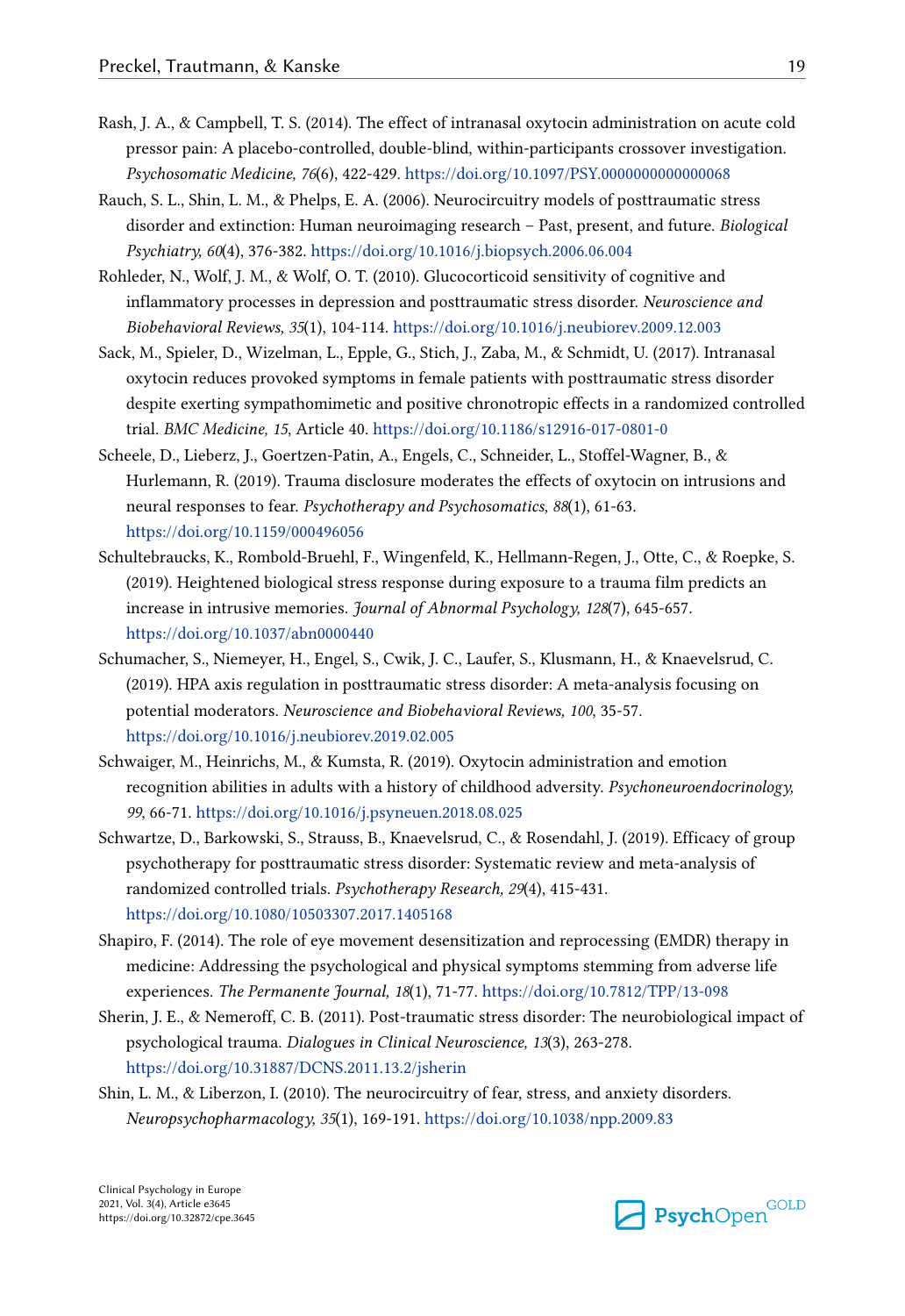- <span id="page-19-0"></span>Singh, J. (2019). Intranasal oxytocin: A therapeutic option for treatment of post–traumatic stress disorder (PTSD). *International Journal of Scientific Research, 8*(4), 51-54. <https://doi.org/10.36106/ijsr>
- Smith, S. M., & Vale, W. W. (2006). The role of the hypothalamic-pituitary-adrenal axis in neuroendocrine responses to stress. *Dialogues in Clinical Neuroscience, 8*(4), 383-395. <https://doi.org/10.31887/DCNS.2006.8.4/ssmith>
- Solomon, D. T., Nietert, P. J., Calhoun, C., Smith, D. W., Back, S. E., Barden, E., & Flanagan, J. C. (2018). Effects of oxytocin on emotional and physiological responses to conflict in couples with substance misuse. *Couple & Family Psychology, 7*(2), 91-102. <https://doi.org/10.1037/cfp0000103>
- Spetter, M. S., Feld, G. B., Thienel, M., Preissl, H., Hege, M. A., & Hallschmid, M. (2018). Oxytocin curbs calorie intake via food-specific increases in the activity of brain areas that process reward and establish cognitive control. *Scientific Reports, 8*, Article 2736. <https://doi.org/10.1038/s41598-018-20963-4>
- Steudte-Schmiedgen, S., Kirschbaum, C., Alexander, N., & Stalder, T. (2016). An integrative model linking traumatization, cortisol dysregulation and posttraumatic stress disorder: Insight from recent hair cortisol findings. *Neuroscience and Biobehavioral Reviews, 69*, 124-135. <https://doi.org/10.1016/j.neubiorev.2016.07.015>
- Steudte-Schmiedgen, S., Stalder, T., Schonfeld, S., Wittchen, H. U., Trautmann, S., Alexander, N., . . . Kirschbaum, C. (2015). Hair cortisol concentrations and cortisol stress reactivity predict PTSD symptom increase after trauma exposure during military deployment. *Psychoneuroendocrinology, 59*, 123-133. <https://doi.org/10.1016/j.psyneuen.2015.05.007>
- Thaller, V., Vrkljan, M., Hotujac, L., & Thakore, J. (1999). The potential role of hypocortisolism in the pathophysiology of PTSD and psoriasis. *Collegium Antropologicum, 23*(2), 611-619.
- Tortella-Feliu, M., Fullana, M. A., Perez-Vigil, A., Torres, X., Chamorro, J., Littarelli, S. A., & de la Cruz, L. F. (2019). Risk factors for posttraumatic stress disorder: An umbrella review of systematic reviews and meta-analyses. *Neuroscience and Biobehavioral Reviews, 107*, 154-165. <https://doi.org/10.1016/j.neubiorev.2019.09.013>
- Trautmann, S., Reineboth, M., Trikojat, K., Richter, J., Hagenaars, M. A., Kanske, P., & Schafer, J. (2018). Susceptibility to others' emotions moderates immediate self-reported and biological stress responses to witnessing trauma. *Behaviour Research and Therapy, 110*, 55-63. <https://doi.org/10.1016/j.brat.2018.09.001>
- van den Heuvel, L. L., Stalder, T., du Plessis, S., Suliman, S., Kirschbaum, C., & Seedat, S. (2020). Hair cortisol levels in posttraumatic stress disorder and metabolic syndrome. *Stress, 23*(5), 577-589. <https://doi.org/10.1080/10253890.2020.1724949>
- van Wingen, G. A., Geuze, E., Vermetten, E., & Fernandez, G. (2011). Consequences of combat stress on brain functioning. *Molecular Psychiatry, 16*(6), Article 583. <https://doi.org/10.1038/mp.2011.55>
- van Zuiden, M., Frijling, J. L., Nawijn, L., Koch, S. B. J., Goslings, J. C., Luitse, J. S., & Olff, M. (2017). Intranasal oxytocin to prevent posttraumatic stress disorder symptoms: A randomized